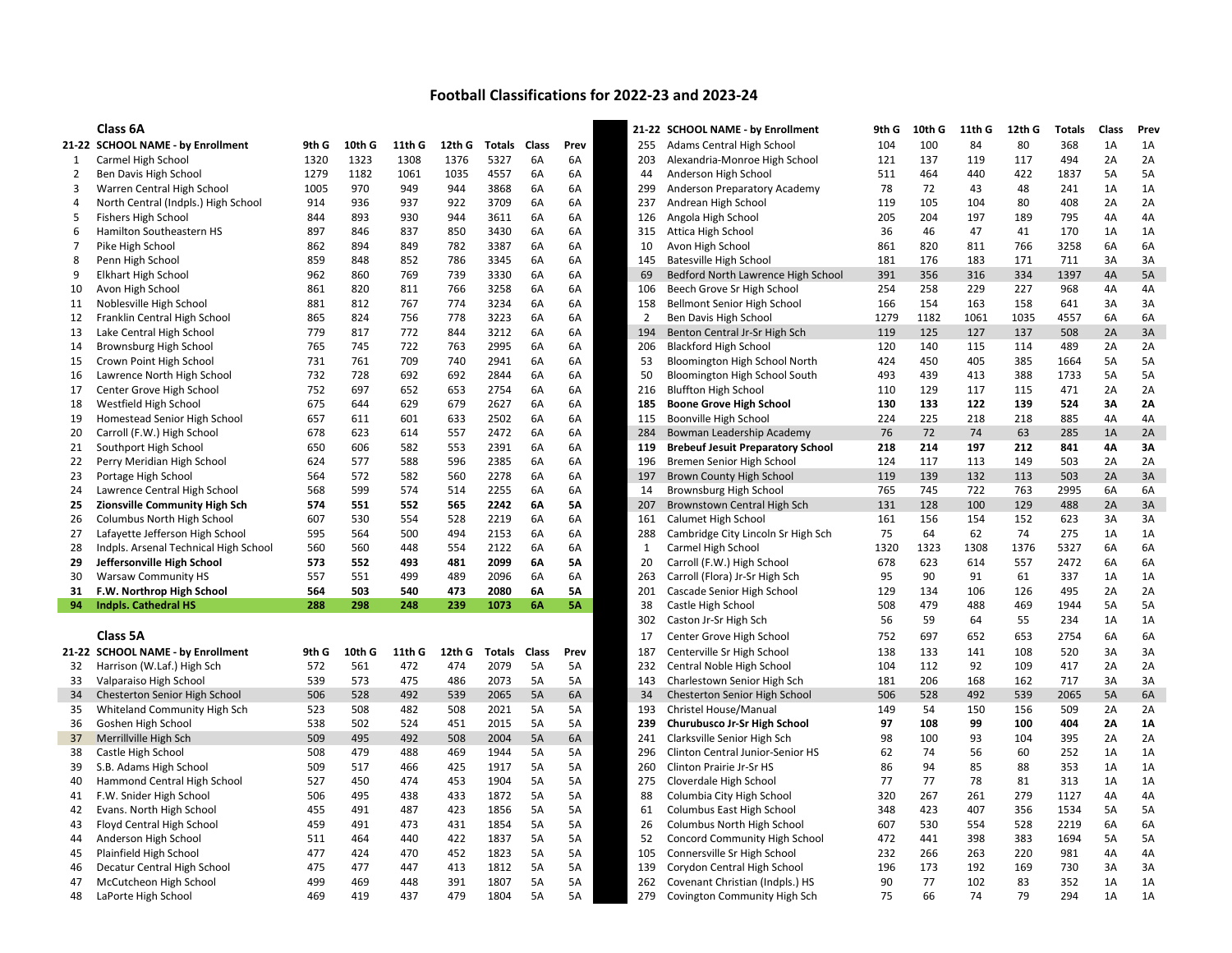| 49 | New Albany Senior High School            | 477 | 468 | 438 | 404 | 1787 | 5A        | 5A        | 233 | Crawford County Jr-Sr HS      | 106 | 112 | 100 | 97  | 415  | 2Α | 2A |
|----|------------------------------------------|-----|-----|-----|-----|------|-----------|-----------|-----|-------------------------------|-----|-----|-----|-----|------|----|----|
| 50 | Bloomington High School South            | 493 | 439 | 413 | 388 | 1733 | 5A        | 5A        | 148 | Crawfordsville Sr High School | 186 | 170 | 163 | 177 | 696  | 3A | 3A |
| 51 | <b>Hammond Morton Senior High School</b> | 454 | 451 | 431 | 393 | 1729 | 5Α        | 4Α        | 15  | Crown Point High School       | 731 | 761 | 709 | 740 | 2941 | 6A | 6A |
| 52 | Concord Community High School            | 472 | 441 | 398 | 383 | 1694 | 5А        | 5А        | 121 | <b>Culver Academies</b>       | 171 | 210 | 233 | 218 | 832  | 4A | 4A |
| 53 | Bloomington High School North            | 424 | 450 | 405 | 385 | 1664 | 5А        | <b>5A</b> | 295 | Culver Community High Sch     | 64  | 62  | 70  | 59  | 255  | 1A | 1A |
| 54 | Terre Haute South Vigo High Sch          | 476 | 429 | 397 | 349 | 1651 | 5A        | <b>5A</b> | 131 | Danville Community High Sch   | 205 | 190 | 179 | 192 | 766  | 3A | 3A |
| 55 | Seymour Senior High School               | 487 | 388 | 372 | 358 | 1605 | 5А        | 5А        | 46  | Decatur Central High School   | 475 | 477 | 447 | 413 | 1812 | 5А | 5A |
| 56 | Mishawaka High School                    | 410 | 403 | 410 | 380 | 1603 | 5A        | 5А        | 90  | DeKalb High School            | 287 | 253 | 292 | 251 | 1083 | 4A | 4A |
| 57 | Munster High School                      | 373 | 429 | 369 | 409 | 1580 | 5А        | 5А        | 230 | Delphi Community High School  | 102 | 106 | 107 | 103 | 418  | 2A | 2A |
| 58 | Terre Haute North Vigo High Sch          | 414 | 409 | 403 | 349 | 1575 | 5A        | 5А        | 128 | Delta High School             | 218 | 193 | 184 | 188 | 783  | 3A | 4A |
| 59 | Franklin Community High Sch              | 389 | 399 | 356 | 427 | 1571 | 5A        | 5А        | 312 | Dugger Union High School      | 45  | 56  | 48  | 44  | 193  | 1A | 1A |
| 60 | Michigan City High Sch                   | 421 | 387 | 383 | 347 | 1538 | 5A        | 5А        | 78  | East Central High School      | 303 | 321 | 344 | 301 | 1269 | 4A | 4A |
| 61 | Columbus East High School                | 348 | 423 | 407 | 356 | 1534 | 5A        | 5А        | 89  | East Chicago Central High Sch | 317 | 288 | 249 | 255 | 1109 | 4А | 4A |
| 62 | F.W. North Side High School              | 363 | 412 | 394 | 344 | 1513 | 5А        | 5А        |     | East Noble High School        | 288 | 240 | 260 | 257 | 1045 | 4A | 4A |
|    | F.W. Bishop Dwenger HS                   | 209 | 255 | 252 | 212 | 928  | <b>5A</b> | <b>5A</b> | 205 | Eastbrook High School         | 138 | 120 | 112 | 119 | 489  | 2Α | 2A |

|  |   | ñ<br>١ |
|--|---|--------|
|  | л |        |

| 21-22 | <b>SCHOOL NAME - by Enrollment</b> | 9th G | 10th G | 11th G | 12th G | Totals | Class | Prev | 270 | Eastern Greene High School         | 96  | 83  | 72  | 70  | 321  | 1A | 1A        |
|-------|------------------------------------|-------|--------|--------|--------|--------|-------|------|-----|------------------------------------|-----|-----|-----|-----|------|----|-----------|
| 63    | Kokomo High School                 | 386   | 385    | 359    | 380    | 1510   | 4A    | 5A   | 252 | Eastern Hancock High Sch           | 83  | 100 | 97  | 99  | 379  | 2A | 2A        |
| 64    | Greenfield-Central High Sch        | 373   | 387    | 377    | 337    | 1474   | 4A    | 4A   | 245 | Eastside Junior-Senior High Sch    | 106 | 92  | 102 | 89  | 389  | 2A | 2A        |
| 65    | Huntington North High School       | 391   | 368    | 377    | 306    | 1442   | 4A    | 4A   | 124 | <b>Edgewood High School</b>        | 212 | 198 | 194 | 198 | 802  | 4A | 3A        |
| 66    | Muncie Central High School         | 378   | 374    | 361    | 324    | 1437   | 4A    | 4A   | 304 | Edinburgh Community High Sch       | 59  | 67  | 52  | 50  | 228  | 1A | 1A        |
| 67    | Northridge High School             | 374   | 340    | 362    | 334    | 1410   | 4A    | 4A   |     | <b>Elkhart High School</b>         | 962 | 860 | 769 | 739 | 3330 | 6A | 6A        |
| 68    | Pendleton Heights High School      | 371   | 360    | 329    | 349    | 1409   | 4A    | 4A   | 236 | Elwood Community High School       | 95  | 94  | 114 | 107 | 410  | 2A | 2A        |
| 69    | Bedford North Lawrence High School | 391   | 356    | 316    | 334    | 1397   | 4A    | 5A   | 116 | Evans. Bosse High School           | 231 | 226 | 206 | 216 | 879  | 4A | 3A        |
| 70    | Mooresville High School            | 385   | 338    | 337    | 331    | 1391   | 4A    | 4A   | 83  | Evans. Central High School         | 329 | 299 | 274 | 280 | 1182 | 4A | 4A        |
| 71    | F.W. South Side High School        | 348   | 360    | 383    | 294    | 1385   | 4A    | 4A   | 74  | Evans. F. J. Reitz High Sch        | 362 | 360 | 300 | 325 | 1347 | 4A | 4A        |
| 72    | F.W. Wayne High School             | 391   | 344    | 330    | 314    | 1379   | 4A    | 4A   | 77  | Evans. Harrison High Sch           | 361 | 326 | 316 | 277 | 1280 | 4A | 4A        |
| 73    | Mt. Vernon (Fortville) High School | 360   | 375    | 311    | 329    | 1375   | 4A    | 4A   | 199 | Evans. Mater Dei HS                | 124 | 130 | 120 | 122 | 496  | 2A | 2A        |
| 74    | Evans. F. J. Reitz High Sch        | 362   | 360    | 300    | 325    | 1347   | 4A    | 4A   | 42  | Evans. North High School           | 455 | 491 | 487 | 423 | 1856 | 5A | <b>5A</b> |
| 75    | Richmond High School               | 356   | 367    | 291    | 313    | 1327   | 4A    | 4A   | 175 | <b>Evans. Reitz Memorial HS</b>    | 154 | 143 | 128 | 131 | 556  | 4A | 4A        |
| 76    | Martinsville High School           | 343   | 290    | 320    | 333    | 1286   | 4A    | 4A   | 111 | F.W. Bishop Dwenger HS             | 209 | 255 | 252 | 212 | 928  | 5A | 5A        |
| 77    | Evans. Harrison High Sch           | 361   | 326    | 316    | 277    | 1280   | 4A    | 4A   | 210 | F.W. Bishop Luers HS               | 132 | 126 | 119 | 104 | 481  | 2A | 2A        |
| 78    | East Central High School           | 303   | 321    | 344    | 301    | 1269   | 4A    | 4A   | 165 | F.W. Concordia Lutheran HS         | 163 | 140 | 149 | 158 | 610  | 3A | 3A        |
| 79    | <b>Hobart High School</b>          | 312   | 325    | 295    | 332    | 1264   | 4A    | 4A   | 62  | F.W. North Side High School        | 363 | 412 | 394 | 344 | 1513 | 5A | 5A        |
| 80    | Logansport Comm High Sch           | 327   | 319    | 319    | 287    | 1252   | 4A    | 4A   | 31  | F.W. Northrop High School          | 564 | 503 | 540 | 473 | 2080 | 6A | <b>5A</b> |
| 81    | Gary West Side Leadership Acad.    | 338   | 306    | 286    | 300    | 1230   | 4A    | 4A   | 41  | F.W. Snider High School            | 506 | 495 | 438 | 433 | 1872 | 5A | 5A        |
| 82    | Greenwood Community High Sch       | 312   | 299    | 289    | 293    | 1193   | 4A    | 4A   | 71  | F.W. South Side High School        | 348 | 360 | 383 | 294 | 1385 | 4A | 4A        |
| 83    | Evans. Central High School         | 329   | 299    | 274    | 280    | 1182   | 4A    | 4A   |     | F.W. Wayne High School             | 391 | 344 | 330 | 314 | 1379 | 4A | 4A        |
| 84    | Jennings County High School        | 339   | 303    | 290    | 249    | 1181   | 4A    | 4A   | 180 | <b>Fairfield Jr-Sr High School</b> | 150 | 141 | 135 | 117 | 543  | 3A | 2A        |
| 85    | New Palestine High School          | 304   | 290    | 291    | 282    | 1167   | 4A    | 5A   |     | <b>Fishers High School</b>         | 844 | 893 | 930 | 944 | 3611 | 6A | 6A        |
| 86    | Indpls. Crispus Attucks HS         | 336   | 293    | 280    | 234    | 1143   | 4A    | 4A   | 43  | Floyd Central High School          | 459 | 491 | 473 | 431 | 1854 | 5A | 5A        |
| 87    | Shelbyville Sr High Sch            | 315   | 289    | 285    | 244    | 1133   | 4A    | 4A   | 251 | Forest Park Jr-Sr High Sch         | 107 | 73  | 98  | 107 | 385  | 2A | 2A        |
| 88    | Columbia City High School          | 320   | 267    | 261    | 279    | 1127   | 4A    | 4A   | 287 | Fountain Central High School       | 76  | 74  | 55  | 70  | 275  | 1A | 1A        |
| 89    | East Chicago Central High Sch      | 317   | 288    | 249    | 255    | 1109   | 4A    | 4A   | 113 | Frankfort Senior High School       | 268 | 209 | 213 | 203 | 893  | 4A | 4A        |
| 90    | DeKalb High School                 | 287   | 253    | 292    | 251    | 1083   | 4A    | 4A   | 12  | Franklin Central High School       | 865 | 824 | 756 | 778 | 3223 | 6A | 6A        |
| 91    | Roncalli High School               | 278   | 252    | 261    | 290    | 1081   | 4A    | 4A   | 59  | Franklin Community High Sch        | 389 | 399 | 356 | 427 | 1571 | 5A | 5A        |
| 92    | Plymouth High School               | 270   | 302    | 246    | 262    | 1080   | 4A    | 4A   | 133 | Franklin County High               | 207 | 182 | 186 | 181 | 756  | 3A | 3A        |
| 94    | Lowell Senior High School          | 265   | 267    | 289    | 247    | 1068   | 4A    | 4A   | 195 | Frankton Jr-Sr High Sch            | 130 | 141 | 107 | 129 | 507  | 2A | 2A        |
| 95    | New Haven High School              | 305   | 293    | 237    | 229    | 1064   | 4A    | 4A   | 280 | Fremont High School                | 74  | 66  | 74  | 77  | 291  | 1A | 1A        |
| 96    | Kankakee Valley High School        | 291   | 256    | 261    | 254    | 1062   | 4A    | 4A   | 311 | Frontier Jr-Sr High School         | 47  | 48  | 49  | 52  | 196  | 1A | 1A        |
| 97    | Marion High School                 | 297   | 248    | 232    | 270    | 1047   | 4A    | 4A   | 168 | Garrett High School                | 157 | 152 | 144 | 151 | 604  | 3A | 3A        |
| 98    | East Noble High School             | 288   | 240    | 260    | 257    | 1045   | 4A    | 4A   | 81  | Gary West Side Leadership Acad.    | 338 | 306 | 286 | 300 | 1230 | 4A | 4A        |
| 99    | Jasper High School                 | 267   | 262    | 247    | 269    | 1045   | 4A    | 4A   | 146 | Gibson Southern High School        | 195 | 191 | 147 | 171 | 704  | 3A | 3A        |
|       | S.B. Riley High School             | 277   | 312    | 225    | 216    | 1030   | 4A    | 4A   | 159 | Glenn High School                  | 174 | 150 | 166 | 148 | 638  | 3A | 3A        |
| 101   | Indpls. Shortridge HS              | 289   | 261    | 244    | 231    | 1025   | 4A    | 4A   | 36  | Goshen High School                 | 538 | 502 | 524 | 451 | 2015 | 5A | 5A        |

| 49  | New Albany Senior High School        | 477        | 468    | 438    | 404        | 1787   | 5A           | 5A        | 233 | Crawford County Jr-Sr HS            | 106 | 112      | 100 | 97  | 415        | 2A        | 2A        |
|-----|--------------------------------------|------------|--------|--------|------------|--------|--------------|-----------|-----|-------------------------------------|-----|----------|-----|-----|------------|-----------|-----------|
| 50  | Bloomington High School South        | 493        | 439    | 413    | 388        | 1733   | 5A           | 5A        | 148 | Crawfordsville Sr High School       | 186 | 170      | 163 | 177 | 696        | 3A        | 3A        |
| 51  | Hammond Morton Senior High School    | 454        | 451    | 431    | 393        | 1729   | <b>5A</b>    | <b>4A</b> | 15  | Crown Point High School             | 731 | 761      | 709 | 740 | 2941       | 6A        | 6A        |
| 52  | <b>Concord Community High School</b> | 472        | 441    | 398    | 383        | 1694   | 5A           | 5A        | 121 | <b>Culver Academies</b>             | 171 | 210      | 233 | 218 | 832        | 4A        | 4A        |
| 53  | Bloomington High School North        | 424        | 450    | 405    | 385        | 1664   | 5A           | 5A        | 295 | <b>Culver Community High Sch</b>    | 64  | 62       | 70  | 59  | 255        | 1A        | 1A        |
| 54  | Terre Haute South Vigo High Sch      | 476        | 429    | 397    | 349        | 1651   | 5A           | 5A        | 131 | Danville Community High Sch         | 205 | 190      | 179 | 192 | 766        | 3A        | 3A        |
| 55  | Seymour Senior High School           | 487        | 388    | 372    | 358        | 1605   | 5A           | 5A        | 46  | Decatur Central High School         | 475 | 477      | 447 | 413 | 1812       | 5A        | 5A        |
| 56  | Mishawaka High School                | 410        | 403    | 410    | 380        | 1603   | 5A           | 5A        | 90  | DeKalb High School                  | 287 | 253      | 292 | 251 | 1083       | 4A        | 4A        |
| 57  | Munster High School                  | 373        | 429    | 369    | 409        | 1580   | 5A           | 5A        | 230 | Delphi Community High School        | 102 | 106      | 107 | 103 | 418        | 2A        | 2A        |
| 58  | Terre Haute North Vigo High Sch      | 414        | 409    | 403    | 349        | 1575   | 5A           | 5A        | 128 | Delta High School                   | 218 | 193      | 184 | 188 | 783        | 3A        | 4A        |
| 59  | Franklin Community High Sch          | 389        | 399    | 356    | 427        | 1571   | 5A           | 5A        | 312 | Dugger Union High School            | 45  | 56       | 48  | 44  | 193        | 1A        | 1A        |
| 60  | Michigan City High Sch               | 421        | 387    | 383    | 347        | 1538   | 5A           | 5A        | 78  | East Central High School            | 303 | 321      | 344 | 301 | 1269       | 4A        | 4A        |
| 61  | Columbus East High School            | 348        | 423    | 407    | 356        | 1534   | 5A           | 5A        | 89  | East Chicago Central High Sch       | 317 | 288      | 249 | 255 | 1109       | 4A        | 4A        |
| 62  | F.W. North Side High School          | 363        | 412    | 394    | 344        | 1513   | 5A           | 5A        | 98  | East Noble High School              | 288 | 240      | 260 | 257 | 1045       | 4A        | 4A        |
|     | 111 F.W. Bishop Dwenger HS           | 209        | 255    | 252    | 212        | 928    | 5A           | 5A        | 205 | Eastbrook High School               | 138 | 120      | 112 | 119 | 489        | 2A        | 2A        |
|     |                                      |            |        |        |            |        |              |           | 218 | Eastern (Greentown) Jr & Sr HS      | 135 | 108      | 106 | 107 | 456        | 2A        | 2A        |
|     | Class 4A                             |            |        |        |            |        |              |           | 229 | Eastern (Pekin) High Sch            | 128 | 100      | 97  | 94  | 419        | 2A        | 2A        |
|     | 21-22 SCHOOL NAME - by Enrollment    | 9th G      | 10th G | 11th G | 12th G     | Totals | <b>Class</b> | Prev      | 270 | Eastern Greene High School          | 96  | 83       | 72  | 70  | 321        | 1A        | 1A        |
| 63  | Kokomo High School                   | 386        | 385    | 359    | 380        | 1510   | 4A           | 5A        | 252 | Eastern Hancock High Sch            | 83  | 100      | 97  | 99  | 379        | 2A        | 2A        |
| 64  | Greenfield-Central High Sch          | 373        | 387    | 377    | 337        | 1474   | 4A           | 4A        | 245 | Eastside Junior-Senior High Sch     | 106 | 92       | 102 | 89  | 389        | 2A        | 2A        |
| 65  | Huntington North High School         | 391        | 368    | 377    | 306        | 1442   | 4A           | 4A        | 124 | <b>Edgewood High School</b>         | 212 | 198      | 194 | 198 | 802        | 4Α        | 3A        |
| 66  | Muncie Central High School           | 378        | 374    | 361    | 324        | 1437   | 4A           | 4A        | 304 | Edinburgh Community High Sch        | 59  | 67       | 52  | 50  | 228        | 1A        | 1A        |
| 67  | Northridge High School               | 374        | 340    | 362    | 334        | 1410   | 4A           | 4A        | 9   | <b>Elkhart High School</b>          | 962 | 860      | 769 | 739 | 3330       | 6A        | 6A        |
| 68  | Pendleton Heights High School        | 371        | 360    | 329    | 349        | 1409   | 4A           | 4A        | 236 | <b>Elwood Community High School</b> | 95  | 94       | 114 | 107 | 410        | 2A        | 2A        |
| 69  | Bedford North Lawrence High School   | 391        | 356    | 316    | 334        | 1397   | 4A           | 5A        | 116 | <b>Evans. Bosse High School</b>     | 231 | 226      | 206 | 216 | 879        | 4Α        | 3A        |
| 70  | Mooresville High School              | 385        | 338    | 337    | 331        | 1391   | 4A           | 4A        | 83  | Evans. Central High School          | 329 | 299      | 274 | 280 | 1182       | 4A        | 4A        |
| 71  | F.W. South Side High School          | 348        | 360    | 383    | 294        | 1385   | 4A           | 4A        | 74  | Evans. F. J. Reitz High Sch         | 362 | 360      | 300 | 325 | 1347       | 4A        | 4A        |
| 72  | F.W. Wayne High School               | 391        | 344    | 330    | 314        | 1379   | 4A           | 4A        | 77  | Evans. Harrison High Sch            | 361 | 326      | 316 | 277 | 1280       | 4A        | 4A        |
| 73  | Mt. Vernon (Fortville) High School   | 360        | 375    | 311    | 329        | 1375   | 4A           | 4A        | 199 | Evans. Mater Dei HS                 | 124 | 130      | 120 | 122 | 496        | 2A        | 2A        |
| 74  | Evans. F. J. Reitz High Sch          | 362        | 360    | 300    | 325        | 1347   | 4A           | 4A        | 42  | Evans. North High School            | 455 | 491      | 487 | 423 | 1856       | 5A        | 5A        |
| 75  | Richmond High School                 | 356        | 367    | 291    | 313        | 1327   | 4A           | 4A        | 175 | Evans. Reitz Memorial HS            | 154 | 143      | 128 | 131 | 556        | 4A        | 4A        |
| 76  | Martinsville High School             | 343        | 290    | 320    | 333        | 1286   | 4A           | 4A        | 111 | F.W. Bishop Dwenger HS              | 209 | 255      | 252 | 212 | 928        | <b>5A</b> | 5A        |
| 77  | Evans. Harrison High Sch             | 361        | 326    | 316    | 277        | 1280   | 4A           | 4A        | 210 | F.W. Bishop Luers HS                | 132 | 126      | 119 | 104 | 481        | 2A        | 2A        |
| 78  | East Central High School             | 303        | 321    | 344    | 301        | 1269   | 4A           | 4A        | 165 | F.W. Concordia Lutheran HS          | 163 | 140      | 149 | 158 | 610        | 3A        | 3A        |
| 79  | <b>Hobart High School</b>            | 312        | 325    | 295    | 332        | 1264   | 4A           | 4A        | 62  | F.W. North Side High School         | 363 | 412      | 394 | 344 | 1513       | <b>5A</b> | 5A        |
| 80  | Logansport Comm High Sch             | 327        | 319    | 319    | 287        | 1252   | 4A           | 4A        | 31  | F.W. Northrop High School           | 564 | 503      | 540 | 473 | 2080       | 6A        | <b>5A</b> |
| 81  | Gary West Side Leadership Acad.      | 338        | 306    | 286    | 300        | 1230   | 4A           | 4A        | 41  | F.W. Snider High School             | 506 | 495      | 438 | 433 | 1872       | 5A        | 5A        |
| 82  | Greenwood Community High Sch         | 312        | 299    | 289    | 293        | 1193   | 4A           | 4A        | 71  | F.W. South Side High School         | 348 | 360      | 383 | 294 | 1385       | 4A        | 4A        |
| 83  | Evans. Central High School           | 329        | 299    | 274    | 280        | 1182   | 4A           | 4A        | 72  | F.W. Wayne High School              | 391 | 344      | 330 | 314 | 1379       | 4A        | 4A        |
| 84  | Jennings County High School          | 339        | 303    | 290    | 249        | 1181   | 4A           | 4A        | 180 | Fairfield Jr-Sr High School         | 150 | 141      | 135 | 117 | 543        | 3A        | 2A        |
| 85  | New Palestine High School            | 304        | 290    | 291    | 282        | 1167   | 4A           | 5A        | 5   | Fishers High School                 | 844 | 893      | 930 | 944 | 3611       | 6A        | 6A        |
| 86  | Indpls. Crispus Attucks HS           | 336        | 293    | 280    | 234        | 1143   | 4A           | 4A        | 43  | Floyd Central High School           | 459 | 491      | 473 | 431 | 1854       | 5A        | 5A        |
| 87  | Shelbyville Sr High Sch              | 315        | 289    | 285    | 244        | 1133   | 4A           | 4A        | 251 | Forest Park Jr-Sr High Sch          | 107 | 73       | 98  | 107 | 385        | 2A        | 2A        |
| 88  | Columbia City High School            | 320        | 267    | 261    | 279        | 1127   | 4A           | 4A        | 287 | Fountain Central High School        | 76  | 74       | 55  | 70  | 275        | 1A        | 1A        |
| 89  | East Chicago Central High Sch        | 317        | 288    | 249    | 255        | 1109   | 4A           | 4A        | 113 | Frankfort Senior High School        | 268 | 209      | 213 | 203 | 893        | 4A        | 4A        |
| 90  | DeKalb High School                   | 287        | 253    | 292    | 251        | 1083   | 4A           | 4A        | 12  | Franklin Central High School        | 865 | 824      | 756 | 778 | 3223       | 6A        | 6A        |
| 91  | Roncalli High School                 | 278        | 252    | 261    | 290        | 1081   | 4A           | 4A        | 59  | Franklin Community High Sch         | 389 | 399      | 356 | 427 | 1571       | 5A        | 5A        |
| 92  | Plymouth High School                 | 270        | 302    | 246    | 262        | 1080   | 4A           | 4A        | 133 | Franklin County High                | 207 | 182      | 186 | 181 | 756        | 3A        | 3A        |
| 94  | Lowell Senior High School            | 265        | 267    | 289    | 247        | 1068   | 4A           | 4A        | 195 | Frankton Jr-Sr High Sch             | 130 | 141      | 107 | 129 | 507        | 2A        | 2A        |
|     |                                      |            |        |        |            |        |              |           |     |                                     |     |          |     |     |            |           |           |
| 95  | New Haven High School                | 305<br>291 | 293    | 237    | 229<br>254 | 1064   | 4A           | 4A<br>4A  | 280 | Fremont High School                 | 74  | 66<br>48 | 74  | 77  | 291<br>196 | 1A        | 1A<br>1A  |
| 96  | Kankakee Valley High School          |            | 256    | 261    |            | 1062   | 4A           |           | 311 | Frontier Jr-Sr High School          | 47  |          | 49  | 52  |            | 1A        |           |
| 97  | Marion High School                   | 297        | 248    | 232    | 270        | 1047   | 4A           | 4A        | 168 | Garrett High School                 | 157 | 152      | 144 | 151 | 604        | 3A        | 3A        |
| 98  | East Noble High School               | 288        | 240    | 260    | 257        | 1045   | 4A           | 4A        | 81  | Gary West Side Leadership Acad.     | 338 | 306      | 286 | 300 | 1230       | 4A        | 4A        |
| 99  | Jasper High School                   | 267        | 262    | 247    | 269        | 1045   | 4A           | 4A        | 146 | Gibson Southern High School         | 195 | 191      | 147 | 171 | 704        | 3A        | 3A        |
|     | 100 S.B. Riley High School           | 277        | 312    | 225    | 216        | 1030   | 4A           | 4A        | 159 | Glenn High School                   | 174 | 150      | 166 | 148 | 638        | 3A        | 3A        |
| 101 | Indpls. Shortridge HS                | 289        | 261    | 244    | 231        | 1025   | 4A           | 4A        | 36  | Goshen High School                  | 538 | 502      | 524 | 451 | 2015       | 5A        | 5A        |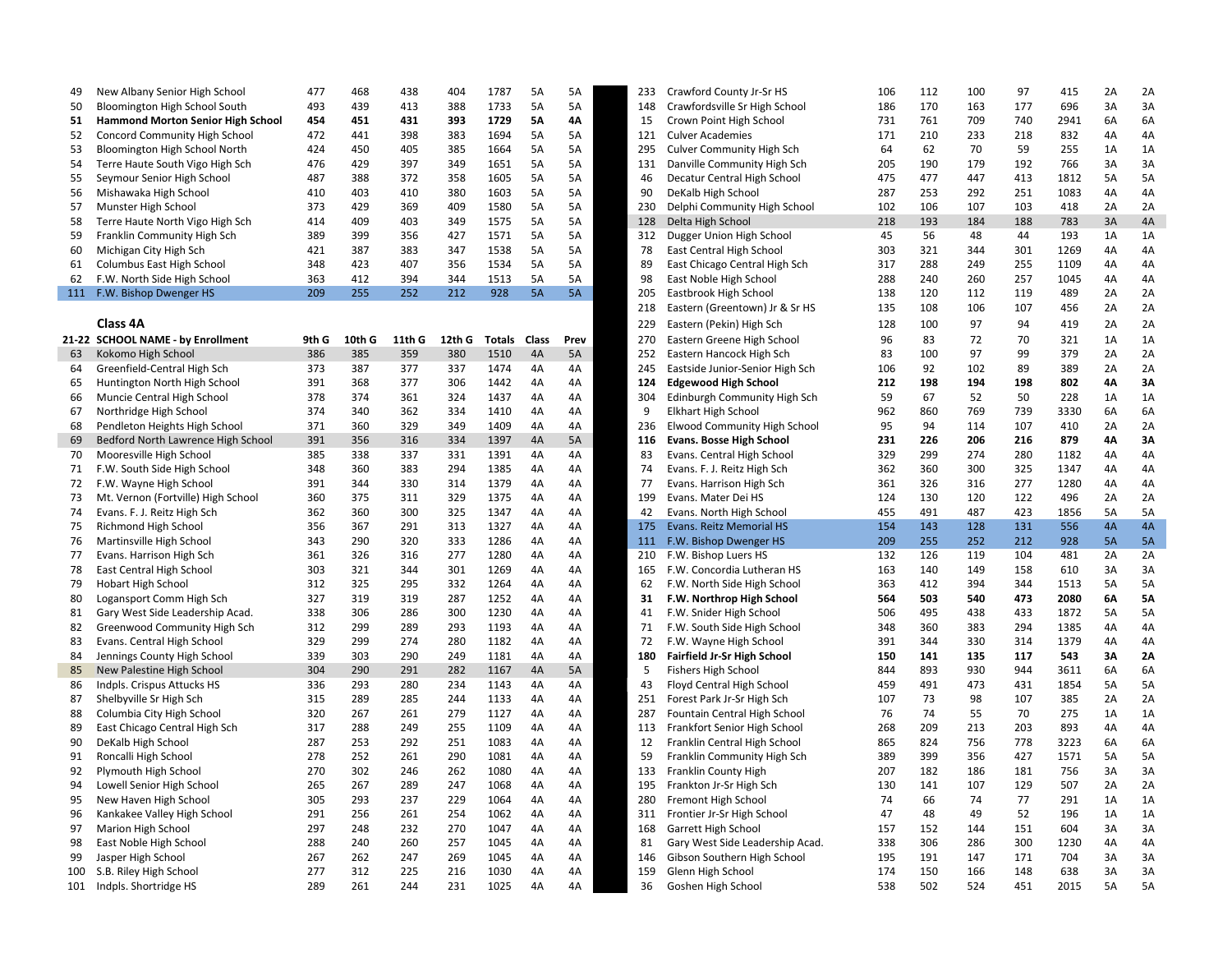| 102 | Highland High School                     | 255   | 266    | 251    | 249    | 1021   | 4A             | 4A             | 213 | Greencastle Senior High Sch              | 128 | 134 | 105            | 108            | 475  | 2A         | 3A             |
|-----|------------------------------------------|-------|--------|--------|--------|--------|----------------|----------------|-----|------------------------------------------|-----|-----|----------------|----------------|------|------------|----------------|
| 103 | Lebanon Senior High School               | 273   | 232    | 272    | 224    | 1001   | 4A             | 4A             | 64  | Greenfield-Central High Sch              | 373 | 387 | 377            | 337            | 1474 | 4A         | 4A             |
| 104 | New Prairie High School                  | 248   | 247    | 251    | 239    | 985    | 4A             | 4A             | 144 | Greensburg Community High Sch            | 184 | 180 | 166            | 186            | 716  | 3A         | 3A             |
| 105 | Connersville Sr High School              | 232   | 266    | 263    | 220    | 981    | 4A             | 4A             | 82  | Greenwood Community High Sch             | 312 | 299 | 289            | 293            | 1193 | 4A         | 4A             |
| 106 | Beech Grove Sr High School               | 254   | 258    | 229    | 227    | 968    | 4A             | 4A             | 163 | Griffith Senior High School              | 148 | 140 | 149            | 181            | 618  | 3A         | 4A             |
| 107 | Leo Junior/Senior High School            | 236   | 237    | 251    | 244    | 968    | 4A             | 4A             | 136 | <b>Guerin Catholic HS</b>                | 196 | 190 | 173            | 181            | 740  | 3A         | 3A             |
| 108 | Northview High School                    | 243   | 251    | 227    | 234    | 955    | 4A             | 4A             | 265 | Hagerstown Jr-Sr High School             | 96  | 88  | 70             | 78             | 332  | 1A         | 1A             |
| 109 | Wawasee High School                      | 238   | 259    | 215    | 236    | 948    | 4A             | 4A             | 138 | Hamilton Heights High School             | 171 | 199 | 184            | 177            | 731  | 3A         | 3A             |
| 111 | Silver Creek High School                 | 247   | 246    | 218    | 202    | 913    | 4A             | 4A             | 6   | Hamilton Southeastern HS                 | 897 | 846 | 837            | 850            | 3430 | 6A         | 6A             |
| 112 | Indpls. George Washington HS             | 297   | 241    | 180    | 192    | 910    | 4Α             | 3A             | 204 | Hammond Bishop Noll Institute            | 143 | 136 | 109            | 105            | 493  | 2A         | 2A             |
| 113 | Frankfort Senior High School             | 268   | 209    | 213    | 203    | 893    |                | 4A             | 40  | Hammond Central High School              | 527 | 450 | 474            | 453            | 1904 | 5A         | 5A             |
|     |                                          |       |        |        |        |        | 4A             |                |     |                                          |     |     |                |                |      |            |                |
| 114 | NorthWood High School                    | 231   | 246    | 213    | 198    | 888    | 4A             | 4A             | 51  | <b>Hammond Morton Senior High School</b> | 454 | 451 | 431            | 393            | 1729 | 5A         | 4Α             |
| 115 | Boonville High School                    | 224   | 225    | 218    | 218    | 885    | 4A             | 4A             | 132 | Hanover Central High Sch                 | 211 | 178 | 204            | 170            | 763  | 3A         | 3A             |
| 116 | <b>Evans. Bosse High School</b>          | 231   | 226    | 206    | 216    | 879    | 4Α             | 3A             | 32  | Harrison (W.Laf.) High Sch               | 572 | 561 | 472            | 474            | 2079 | 5A         | 5A             |
| 117 | Jay County High School                   | 203   | 219    | 209    | 248    | 879    | 4A             | 4A             | 200 | Heritage Christian                       | 124 | 126 | 128            | 118            | 496  | 2A         | 2A             |
| 118 | New Castle High Sch                      | 223   | 242    | 204    | 206    | 875    | 4A             | 4A             | 164 | Heritage Hills High School               | 183 | 138 | 154            | 141            | 616  | 3A         | 3A             |
| 119 | <b>Brebeuf Jesuit Preparatory School</b> | 218   | 214    | 197    | 212    | 841    | 4Α             | 3A             | 162 | Heritage Jr/Sr High School               | 151 | 170 | 156            | 141            | 618  | 3A         | 3A             |
| 120 | Western High School                      | 237   | 208    | 194    | 201    | 840    | 4A             | 4A             | 102 | Highland High School                     | 255 | 266 | 251            | 249            | 1021 | 4A         | 4A             |
| 121 | <b>Culver Academies</b>                  | 171   | 210    | 233    | 218    | 832    | 4A             | 4A             | 79  | Hobart High School                       | 312 | 325 | 295            | 332            | 1264 | 4A         | 4A             |
| 122 | Mississinewa High School                 | 223   | 206    | 173    | 211    | 813    | 4A             | 4A             | 19  | Homestead Senior High School             | 657 | 611 | 601            | 633            | 2502 | 6A         | 6A             |
| 123 | S.B. Saint Joseph's HS                   | 205   | 195    | 205    | 201    | 806    | 4A             | 4A             | 65  | Huntington North High School             | 391 | 368 | 377            | 306            | 1442 | 4A         | 4A             |
| 124 | <b>Edgewood High School</b>              | 212   | 198    | 194    | 198    | 802    | 4Α             | ЗΑ             | 170 | Indian Creek Sr High Sch                 | 152 | 162 | 144            | 133            | 591  | 3A         | 3A             |
| 125 | S.B. Washington High School              | 240   | 232    | 190    | 139    | 801    | 4Α             | 3A             | 317 | Indiana School For The Deaf              | 13  | 28  | 27             | 26             | 94   | 1A         | 1A             |
| 126 | Angola High School                       | 205   | 204    | 197    | 189    | 795    | 4A             | 4A             | 28  | Indpls. Arsenal Technical High School    | 560 | 560 | 448            | 554            | 2122 | 6A         | 6A             |
| 175 | Evans. Reitz Memorial HS                 | 154   | 143    | 128    | 131    | 556    | 4A             | 4A             | 152 | Indpls. Bishop Chatard HS                | 182 | 170 | 158            | 157            | 667  | 3A         | 4A             |
|     |                                          |       |        |        |        |        |                |                | 198 | Indpls. Cardinal Ritter HS               | 129 | 116 | 126            | 131            | 502  | 2A         | 3A             |
|     | Class 3A                                 |       |        |        |        |        |                |                | 94  | <b>Indpls. Cathedral HS</b>              | 288 | 298 | 248            | 239            | 1073 | 6A         | <b>5A</b>      |
|     |                                          |       |        |        |        |        |                |                |     |                                          |     | 293 |                |                |      |            |                |
|     | 21-22 SCHOOL NAME - by Enrollment        | 9th G | 10th G | 11th G | 12th G | Totals | Class          | Prev           | 86  | Indpls. Crispus Attucks HS               | 336 |     | 280            | 234            | 1143 | 4A         | 4A             |
| 127 | Norwell High School                      | 176   | 215    | 213    | 186    | 790    | 3A             | 3A             | 112 | Indpls. George Washington HS             | 297 | 241 | 180            | 192            | 910  | 4A         | 3A             |
| 128 | Delta High School                        | 218   | 193    | 184    | 188    | 783    | 3A             | 4A             | 306 | Indpls. Lutheran High School             | 54  | 57  | 56             | 57             | 224  | 1A         | 1A             |
| 129 | S.B. Clay High School                    | 216   | 174    | 194    | 194    | 778    | 3A             | 4A             | 224 | Indpls. Scecina Memorial School          | 126 | 114 | 102            | 97             | 439  | 2A         | 2A             |
| 130 | Yorktown High School                     | 217   | 185    | 180    | 184    | 766    | 3A             | 3A             | 101 | Indpls. Shortridge HS                    | 289 | 261 | 244            | 231            | 1025 | 4A         | 4A             |
| 131 | Danville Community High Sch              | 205   | 190    | 179    | 192    | 766    | 3A             | 3A             | 99  | Jasper High School                       | 267 | 262 | 247            | 269            | 1045 | 4A         | 4A             |
| 132 | Hanover Central High Sch                 | 211   | 178    | 204    | 170    | 763    | 3A             | 3A             | 117 | Jay County High School                   | 203 | 219 | 209            | 248            | 879  | 4A         | 4A             |
| 133 | Franklin County High                     | 207   | 182    | 186    | 181    | 756    | 3A             | 3A             | 29  | Jeffersonville High School               | 573 | 552 | 493            | 481            | 2099 | 6A         | <b>5A</b>      |
| 134 | West Lafayette Jr/Sr High Sch            | 184   | 199    | 175    | 196    | 754    | 3A             | 3A             | 84  | Jennings County High School              | 339 | 303 | 290            | 249            | 1181 | 4A         | 4A             |
| 135 | Washington High School                   | 214   | 189    | 181    | 162    | 746    | 3A             | 3A             | 171 | Jimtown High School                      | 161 | 132 | 147            | 142            | 582  | 3A         | 3A             |
| 136 | <b>Guerin Catholic HS</b>                | 196   | 190    | 173    | 181    | 740    | 3A             | 3A             | 96  | Kankakee Valley High School              | 291 | 256 | 261            | 254            | 1062 | 4A         | 4A             |
| 137 | Madison Consolidated High Sch            | 188   | 193    | 189    | 167    | 737    | 3A             | 4A             | 267 | Knightstown High School                  | 74  | 84  | 100            | 70             | 328  | 1A         | 1A             |
| 138 | Hamilton Heights High School             | 171   | 199    | 184    | 177    | 731    | 3A             | 3A             | 177 | Knox Community High School               | 138 | 125 | 150            | 140            | 553  | 3A         | 3A             |
| 139 | Corydon Central High School              | 196   | 173    | 192    | 169    | 730    | 3A             | 3A             | 63  | Kokomo High School                       | 386 | 385 | 359            | 380            | 1510 | 4A         | 5A             |
| 140 | Scottsburg Senior High School            | 200   | 195    | 165    | 163    | 723    | 3A             | 3A             | 278 | Lafayette Central Catholic Jr-Sr HS      | 79  | 77  | 75             | 65             | 296  | 2A         | 2A             |
| 141 | Vincennes Lincoln High School            | 222   | 183    | 156    | 161    | 722    | 3A             | 3A             | 27  | Lafayette Jefferson High School          | 595 | 564 | 500            | 494            | 2153 | 6A         | 6A             |
| 142 | Lawrenceburg High School                 | 170   | 185    | 178    | 185    | 718    | 3A             | 3A             | 13  | Lake Central High School                 | 779 | 817 | 772            | 844            | 3212 | 6A         | 6A             |
| 143 | Charlestown Senior High Sch              | 181   | 206    | 168    | 162    | 717    | 3A             | 3A             | 247 | Lake Station Edison Jr-Sr HS             | 97  | 104 | 86             | 101            | 388  | 2A         | 1A             |
| 144 | Greensburg Community High Sch            | 184   | 180    | 166    | 186    | 716    | 3A             | 3A             | 172 | Lakeland High School                     | 137 | 145 | 143            | 156            | 581  | 3A         | 3A             |
| 145 | Batesville High School                   | 181   | 176    | 183    | 171    | 711    | 3A             | 3A             |     | 212 Lapel Sr High School                 | 107 | 124 | 116            | 130            | 477  | 2A         | 2A             |
| 146 | Gibson Southern High School              | 195   | 191    | 147    | 171    | 704    | 3A             | 3A             | 48  | LaPorte High School                      | 469 | 419 | 437            | 479            | 1804 | 5A         | 5A             |
|     |                                          |       | 169    |        |        |        |                |                |     |                                          |     | 94  |                | 91             |      |            |                |
| 147 | West Noble High School                   | 191   |        | 168    | 175    | 703    | 3A             | 3A             | 244 | LaVille Jr-Sr High School                | 108 |     | 98             |                | 391  | 2A         | 2A             |
| 148 | Crawfordsville Sr High School            | 186   | 170    | 163    | 177    | 696    | 3A             | 3A             | 24  | Lawrence Central High School             | 568 | 599 | 574            | 514            | 2255 | 6A         | 6A             |
| 149 | Mishawaka Marian HS                      | 196   | 174    | 166    | 154    | 690    | 3A             | 3A             | 16  | Lawrence North High School               | 732 | 728 | 692            | 692            | 2844 | 6A         | 6A             |
| 150 | South Dearborn High School               | 194   | 162    | 154    | 179    | 689    | 3A             | 4A             | 142 | Lawrenceburg High School                 | 170 | 185 | 178            | 185            | 718  | 3A         | 3A             |
| 151 | North Harrison High School               | 162   | 182    | 153    | 190    | 687    | 3A             | 3A             | 103 | Lebanon Senior High School               | 273 | 232 | 272            | 224            | 1001 | 4A         | 4A             |
| 152 | Indpls. Bishop Chatard HS                | 182   | 170    | 158    | 157    | 667    | 3A             | 4A             | 107 | Leo Junior/Senior High School            | 236 | 237 | 251            | 244            | 968  | 4A         | 4A             |
|     | 153 Rushville Consolidated High Sch      | 189   | 160    | 168    | 143    | 660    | 3A             | 3A             |     | 235 Lewis Cass Jr-Sr High School         | 104 | 96  | 124            | 89             | 413  | 2A         | 2A             |
|     | 154 Twin Lakes Senior High School        | 165   | 177    | 161    | 152    | 655    | 2 <sub>0</sub> | 2 <sub>A</sub> |     | 250 Linton-Stockton High School          | 92  | 110 | Q <sub>7</sub> | Q <sub>7</sub> | 286  | $2\Lambda$ | 2 <sub>0</sub> |

| 102 | <b>Highland High School</b>              | 255        | 266        | 251    | 249    | 1021       | 4A    | 4A   | 213 | Greencastle Senior High Sch              | 128        | 134        | 105 | 108 | 475  | 2A | 3A        |
|-----|------------------------------------------|------------|------------|--------|--------|------------|-------|------|-----|------------------------------------------|------------|------------|-----|-----|------|----|-----------|
| 103 | Lebanon Senior High School               | 273        | 232        | 272    | 224    | 1001       | 4A    | 4A   | 64  | Greenfield-Central High Sch              | 373        | 387        | 377 | 337 | 1474 | 4A | 4A        |
| 104 | New Prairie High School                  | 248        | 247        | 251    | 239    | 985        | 4A    | 4A   | 144 | Greensburg Community High Sch            | 184        | 180        | 166 | 186 | 716  | 3A | 3A        |
| 105 | Connersville Sr High School              | 232        | 266        | 263    | 220    | 981        | 4A    | 4A   | 82  | Greenwood Community High Sch             | 312        | 299        | 289 | 293 | 1193 | 4A | 4A        |
| 106 | Beech Grove Sr High School               | 254        | 258        | 229    | 227    | 968        | 4A    | 4A   | 163 | Griffith Senior High School              | 148        | 140        | 149 | 181 | 618  | 3A | 4A        |
| 107 | Leo Junior/Senior High School            | 236        | 237        | 251    | 244    | 968        | 4A    | 4A   | 136 | <b>Guerin Catholic HS</b>                | 196        | 190        | 173 | 181 | 740  | 3A | 3A        |
| 108 | Northview High School                    | 243        | 251        | 227    | 234    | 955        | 4A    | 4A   | 265 | Hagerstown Jr-Sr High School             | 96         | 88         | 70  | 78  | 332  | 1A | 1A        |
| 109 | Wawasee High School                      | 238        | 259        | 215    | 236    | 948        | 4A    | 4A   | 138 | Hamilton Heights High School             | 171        | 199        | 184 | 177 | 731  | 3A | 3A        |
|     | 111 Silver Creek High School             | 247        | 246        | 218    | 202    | 913        | 4A    | 4A   | 6   | Hamilton Southeastern HS                 | 897        | 846        | 837 | 850 | 3430 | 6A | 6A        |
| 112 | Indpls. George Washington HS             | 297        | 241        | 180    | 192    | 910        | 4Α    | 3A   | 204 | Hammond Bishop Noll Institute            | 143        | 136        | 109 | 105 | 493  | 2A | 2A        |
| 113 | Frankfort Senior High School             | 268        | 209        | 213    | 203    | 893        | 4A    | 4A   | 40  | Hammond Central High School              | 527        | 450        | 474 | 453 | 1904 | 5A | 5A        |
|     |                                          |            |            |        |        |            |       |      |     |                                          |            |            | 431 | 393 |      |    |           |
| 114 | NorthWood High School                    | 231<br>224 | 246<br>225 | 213    | 198    | 888<br>885 | 4A    | 4A   | 51  | <b>Hammond Morton Senior High School</b> | 454<br>211 | 451<br>178 | 204 |     | 1729 | 5A | 4A        |
| 115 | Boonville High School                    |            |            | 218    | 218    |            | 4A    | 4A   | 132 | Hanover Central High Sch                 |            |            |     | 170 | 763  | 3A | 3A        |
| 116 | <b>Evans. Bosse High School</b>          | 231        | 226        | 206    | 216    | 879        | 4A    | 3A   | 32  | Harrison (W.Laf.) High Sch               | 572        | 561        | 472 | 474 | 2079 | 5A | 5A        |
| 117 | Jay County High School                   | 203        | 219        | 209    | 248    | 879        | 4A    | 4A   | 200 | Heritage Christian                       | 124        | 126        | 128 | 118 | 496  | 2A | 2A        |
|     | 118 New Castle High Sch                  | 223        | 242        | 204    | 206    | 875        | 4A    | 4A   | 164 | Heritage Hills High School               | 183        | 138        | 154 | 141 | 616  | 3A | 3A        |
| 119 | <b>Brebeuf Jesuit Preparatory School</b> | 218        | 214        | 197    | 212    | 841        | 4A    | 3A   | 162 | Heritage Jr/Sr High School               | 151        | 170        | 156 | 141 | 618  | 3A | 3A        |
| 120 | Western High School                      | 237        | 208        | 194    | 201    | 840        | 4A    | 4A   | 102 | <b>Highland High School</b>              | 255        | 266        | 251 | 249 | 1021 | 4A | 4A        |
|     | 121 Culver Academies                     | 171        | 210        | 233    | 218    | 832        | 4A    | 4A   | 79  | Hobart High School                       | 312        | 325        | 295 | 332 | 1264 | 4A | 4A        |
| 122 | Mississinewa High School                 | 223        | 206        | 173    | 211    | 813        | 4A    | 4A   | 19  | Homestead Senior High School             | 657        | 611        | 601 | 633 | 2502 | 6A | 6A        |
| 123 | S.B. Saint Joseph's HS                   | 205        | 195        | 205    | 201    | 806        | 4A    | 4A   | 65  | Huntington North High School             | 391        | 368        | 377 | 306 | 1442 | 4A | 4A        |
|     | 124 Edgewood High School                 | 212        | 198        | 194    | 198    | 802        | 4Α    | 3A   | 170 | Indian Creek Sr High Sch                 | 152        | 162        | 144 | 133 | 591  | 3A | 3A        |
| 125 | S.B. Washington High School              | 240        | 232        | 190    | 139    | 801        | 4A    | 3A   | 317 | Indiana School For The Deaf              | 13         | 28         | 27  | 26  | 94   | 1A | 1A        |
| 126 | Angola High School                       | 205        | 204        | 197    | 189    | 795        | 4A    | 4A   | 28  | Indpls. Arsenal Technical High School    | 560        | 560        | 448 | 554 | 2122 | 6A | 6A        |
|     | 175 Evans. Reitz Memorial HS             | 154        | 143        | 128    | 131    | 556        | 4A    | 4A   | 152 | Indpls. Bishop Chatard HS                | 182        | 170        | 158 | 157 | 667  | 3A | 4A        |
|     |                                          |            |            |        |        |            |       |      | 198 | Indpls. Cardinal Ritter HS               | 129        | 116        | 126 | 131 | 502  | 2A | 3A        |
|     | Class 3A                                 |            |            |        |        |            |       |      | 94  | <b>Indpls. Cathedral HS</b>              | 288        | 298        | 248 | 239 | 1073 | 6A | <b>5A</b> |
|     |                                          |            |            |        |        |            |       |      |     |                                          |            |            |     |     |      |    |           |
|     | 1-22 SCHOOL NAME - by Enrollment         | 9th G      | 10th G     | 11th G | 12th G | Totals     | Class | Prev | 86  | Indpls. Crispus Attucks HS               | 336        | 293        | 280 | 234 | 1143 | 4A | 4A        |
|     | 127 Norwell High School                  | 176        | 215        | 213    | 186    | 790        | 3A    | 3A   | 112 | Indpls. George Washington HS             | 297        | 241        | 180 | 192 | 910  | 4Α | 3A        |
|     | 128 Delta High School                    | 218        | 193        | 184    | 188    | 783        | 3A    | 4A   | 306 | Indpls. Lutheran High School             | 54         | 57         | 56  | 57  | 224  | 1A | 1A        |
|     |                                          | 216        | 174        | 194    | 194    | 778        | 3A    | 4A   | 224 |                                          | 126        | 114        | 102 | 97  | 439  | 2A | 2A        |
|     | 129 S.B. Clay High School                | 217        | 185        | 180    |        | 766        |       | 3A   | 101 | Indpls. Scecina Memorial School          | 289        | 261        | 244 | 231 | 1025 | 4A |           |
|     | 130 Yorktown High School                 |            |            |        | 184    |            | 3A    |      |     | Indpls. Shortridge HS                    |            |            |     |     |      |    | 4A        |
|     | 131 Danville Community High Sch          | 205        | 190        | 179    | 192    | 766        | 3A    | 3A   | 99  | Jasper High School                       | 267        | 262        | 247 | 269 | 1045 | 4A | 4A        |
|     | 132 Hanover Central High Sch             | 211        | 178        | 204    | 170    | 763        | 3A    | 3A   | 117 | Jay County High School                   | 203        | 219        | 209 | 248 | 879  | 4A | 4A        |
| 133 | Franklin County High                     | 207        | 182        | 186    | 181    | 756        | 3A    | 3A   | 29  | Jeffersonville High School               | 573        | 552        | 493 | 481 | 2099 | 6А | <b>5A</b> |
| 134 | West Lafayette Jr/Sr High Sch            | 184        | 199        | 175    | 196    | 754        | 3A    | 3A   | 84  | Jennings County High School              | 339        | 303        | 290 | 249 | 1181 | 4A | 4A        |
| 135 | Washington High School                   | 214        | 189        | 181    | 162    | 746        | 3A    | 3A   | 171 | Jimtown High School                      | 161        | 132        | 147 | 142 | 582  | 3A | 3A        |
|     | 136 Guerin Catholic HS                   | 196        | 190        | 173    | 181    | 740        | 3A    | 3A   | 96  | Kankakee Valley High School              | 291        | 256        | 261 | 254 | 1062 | 4A | 4A        |
|     | 137 Madison Consolidated High Sch        | 188        | 193        | 189    | 167    | 737        | 3A    | 4A   | 267 | Knightstown High School                  | 74         | 84         | 100 | 70  | 328  | 1A | 1A        |
| 138 | Hamilton Heights High School             | 171        | 199        | 184    | 177    | 731        | 3A    | 3A   | 177 | Knox Community High School               | 138        | 125        | 150 | 140 | 553  | 3A | 3A        |
| 139 | Corydon Central High School              | 196        | 173        | 192    | 169    | 730        | 3A    | 3A   | 63  | Kokomo High School                       | 386        | 385        | 359 | 380 | 1510 | 4A | 5A        |
| 140 | Scottsburg Senior High School            | 200        | 195        | 165    | 163    | 723        | 3A    | 3A   | 278 | Lafayette Central Catholic Jr-Sr HS      | 79         | 77         | 75  | 65  | 296  | 2A | 2A        |
| 141 | Vincennes Lincoln High School            | 222        | 183        | 156    | 161    | 722        | 3A    | 3A   | 27  | Lafayette Jefferson High School          | 595        | 564        | 500 | 494 | 2153 | 6A | 6A        |
| 142 | Lawrenceburg High School                 | 170        | 185        | 178    | 185    | 718        | 3A    | 3A   | 13  | Lake Central High School                 | 779        | 817        | 772 | 844 | 3212 | 6A | 6A        |
| 143 | Charlestown Senior High Sch              | 181        | 206        | 168    | 162    | 717        | 3A    | 3A   | 247 | Lake Station Edison Jr-Sr HS             | 97         | 104        | 86  | 101 | 388  | 2A | 1A        |
| 144 | Greensburg Community High Sch            | 184        | 180        | 166    | 186    | 716        | 3A    | 3A   | 172 | Lakeland High School                     | 137        | 145        | 143 | 156 | 581  | 3A | 3A        |
| 145 | <b>Batesville High School</b>            | 181        | 176        | 183    | 171    | 711        | 3A    | 3A   | 212 | Lapel Sr High School                     | 107        | 124        | 116 | 130 | 477  | 2A | 2A        |
| 146 | Gibson Southern High School              | 195        | 191        | 147    | 171    | 704        | 3A    | 3A   | 48  | LaPorte High School                      | 469        | 419        | 437 | 479 | 1804 | 5A | 5A        |
| 147 | West Noble High School                   | 191        | 169        | 168    | 175    | 703        | 3A    | 3A   | 244 | LaVille Jr-Sr High School                | 108        | 94         | 98  | 91  | 391  | 2A | 2A        |
| 148 | Crawfordsville Sr High School            | 186        | 170        | 163    | 177    | 696        | 3A    | 3A   | 24  | Lawrence Central High School             | 568        | 599        | 574 | 514 | 2255 | 6A | 6A        |
| 149 | Mishawaka Marian HS                      | 196        | 174        | 166    | 154    | 690        | 3A    | 3A   | 16  | Lawrence North High School               | 732        | 728        | 692 | 692 | 2844 | 6A | 6A        |
|     | 150 South Dearborn High School           | 194        | 162        | 154    | 179    | 689        | 3A    | 4A   | 142 | Lawrenceburg High School                 | 170        | 185        | 178 | 185 | 718  | 3A | 3A        |
| 151 | North Harrison High School               | 162        | 182        | 153    | 190    | 687        | 3A    | 3A   | 103 | Lebanon Senior High School               | 273        | 232        | 272 | 224 | 1001 | 4A | 4A        |
|     | 152 Indpls. Bishop Chatard HS            | 182        | 170        | 158    | 157    | 667        | 3A    | 4A   | 107 | Leo Junior/Senior High School            | 236        | 237        | 251 | 244 | 968  | 4A | 4A        |
|     | 153 Rushville Consolidated High Sch      | 189        | 160        | 168    | 143    | 660        | 3A    | 3A   | 235 | Lewis Cass Jr-Sr High School             | 104        | 96         | 124 | 89  | 413  | 2A | 2A        |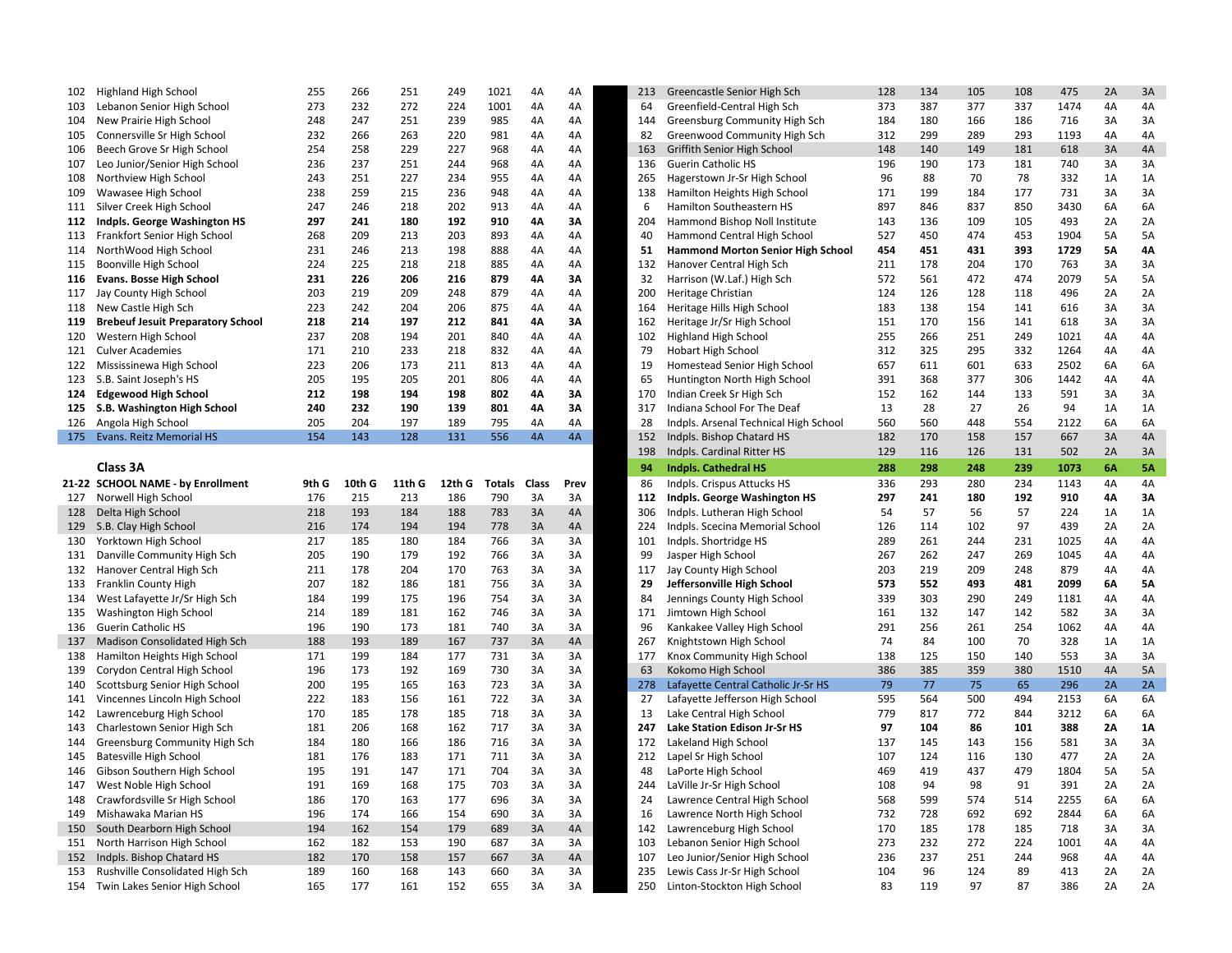| 155 | Peru High School                     | 148   | 161    | 172    | 174    | 655    | 3A    | 3A       | 80             | Logansport Comm High Sch            | 327       | 319 | 319 | 287      | 1252 | 4A | 4A |
|-----|--------------------------------------|-------|--------|--------|--------|--------|-------|----------|----------------|-------------------------------------|-----------|-----|-----|----------|------|----|----|
| 156 | Owen Valley Community HS             | 165   | 173    | 169    | 143    | 650    | 3A    | 3A       | 94             | Lowell Senior High School           | 265       | 267 | 289 | 247      | 1068 | 4A | 4A |
| 157 | Mt. Vernon High School               | 145   | 179    | 154    | 168    | 646    | 3A    | 3A       | 167            | Maconaquah High School              | 163       | 164 | 156 | 121      | 604  | 3A | 3A |
| 158 | Bellmont Senior High School          | 166   | 154    | 163    | 158    | 641    | 3A    | 3A       | 137            | Madison Consolidated High Sch       | 188       | 193 | 189 | 167      | 737  | 3A | 4A |
| 159 | Glenn High School                    | 174   | 150    | 166    | 148    | 638    | 3A    | 3A       | 261            | Madison-Grant High School           | 90        | 100 | 80  | 82       | 352  | 1A | 1A |
| 160 | Tri-West Senior High School          | 181   | 153    | 146    | 145    | 625    | 3A    | 3A       | 211            | Manchester Jr-Sr High School        | 120       | 121 | 122 | 116      | 479  | 2A | 2A |
| 161 | Calumet High School                  | 161   | 156    | 154    | 152    | 623    | 3A    | 3A       | 97             | Marion High School                  | 297       | 248 | 232 | 270      | 1047 | 4A | 4A |
| 162 | Heritage Jr/Sr High School           | 151   | 170    | 156    | 141    | 618    | 3A    | 3A       | 76             | Martinsville High School            | 343       | 290 | 320 | 333      | 1286 | 4A | 4A |
| 163 | Griffith Senior High School          | 148   | 140    | 149    | 181    | 618    | 3A    | 4A       | 47             | McCutcheon High School              | 499       | 469 | 448 | 391      | 1807 | 5A | 5A |
| 164 | Heritage Hills High School           | 183   | 138    | 154    | 141    | 616    | 3A    | 3A       | 37             | Merrillville High Sch               | 509       | 495 | 492 | 508      | 2004 | 5A | 6A |
| 165 | F.W. Concordia Lutheran HS           | 163   | 140    | 149    | 158    | 610    | 3A    | 3A       | 60             | Michigan City High Sch              | 421       | 387 | 383 | 347      | 1538 | 5A | 5A |
| 166 | Northwestern Sr High Sch             | 153   | 143    | 159    | 150    | 605    | 3A    | 3A       | 272            | Milan High School                   | 91        | 91  | 73  | 64       | 319  | 1A | 1A |
| 167 | Maconaguah High School               | 163   | 164    | 156    | 121    | 604    | 3A    | 3A       | 56             | Mishawaka High School               | 410       | 403 | 410 | 380      | 1603 | 5A | 5A |
| 168 | Garrett High School                  | 157   | 152    | 144    | 151    | 604    | 3A    | 3A       | 149            | Mishawaka Marian HS                 | 196       | 174 | 166 | 154      | 690  | 3A | 3A |
| 169 | Princeton Comm High Sch              | 161   | 151    | 161    | 123    | 596    | 3A    | 3A       | 122            | Mississinewa High School            | 223       | 206 | 173 | 211      | 813  | 4A | 4A |
| 170 | Indian Creek Sr High Sch             | 152   | 162    | 144    | 133    | 591    | 3A    | 3A       | 220            | Mitchell High School                | 126       | 117 | 110 | 100      | 453  | 2A | 2A |
| 171 | Jimtown High School                  | 161   | 132    | 147    | 142    | 582    | 3A    | 3A       | 271            | Monroe Central Jr-Sr High Sch       | 84        | 77  | 73  | 86       | 320  | 1A | 1A |
|     |                                      | 137   |        |        |        |        |       |          | 183            |                                     | 130       | 124 |     | 139      | 531  |    | 2A |
|     | 172 Lakeland High School             | 158   | 145    | 143    | 156    | 581    | 3A    | 3A<br>÷, |                | Monrovia High School                |           | 338 | 138 |          |      | 3A |    |
| 173 | <b>Purdue Polytechnic - Downtown</b> |       | 148    | 136    | 121    | 563    | 3A    |          | 70             | Mooresville High School             | 385       |     | 337 | 331      | 1391 | 4A | 4A |
| 174 | Tippecanoe Valley High School        | 140   | 136    | 137    | 148    | 561    | 3A    | 3A       | 73             | Mt. Vernon (Fortville) High School  | 360       | 375 | 311 | 329      | 1375 | 4A | 4A |
|     | 176 Woodlan Jr/Sr High School        | 150   | 125    | 127    | 151    | 553    | 3A    | 2A       | 157            | Mt. Vernon High School              | 145       | 179 | 154 | 168      | 646  | 3A | 3A |
| 177 | Knox Community High School           | 138   | 125    | 150    | 140    | 553    | 3A    | 3A       | 66             | Muncie Central High School          | 378       | 374 | 361 | 324      | 1437 | 4A | 4A |
| 178 | North Montgomery High School         | 151   | 120    | 130    | 148    | 549    | 3A    | 3A       | 57             | Munster High School                 | 373       | 429 | 369 | 409      | 1580 | 5A | 5A |
| 179 | <b>Speedway Senior High School</b>   | 154   | 139    | 126    | 124    | 543    | 3A    | 2A       | 49             | New Albany Senior High School       | 477       | 468 | 438 | 404      | 1787 | 5A | 5A |
| 180 | Fairfield Jr-Sr High School          | 150   | 141    | 135    | 117    | 543    | 3A    | 2A       | 118            | New Castle High Sch                 | 223       | 242 | 204 | 206      | 875  | 4A | 4A |
| 181 | Oak Hill High School                 | 150   | 131    | 114    | 140    | 535    | 3A    | 3A       | 95             | New Haven High School               | 305       | 293 | 237 | 229      | 1064 | 4A | 4A |
| 182 | Salem High School                    | 128   | 130    | 133    | 142    | 533    | 3A    | 3A       | 85             | New Palestine High School           | 304       | 290 | 291 | 282      | 1167 | 4A | 5A |
| 183 | <b>Monrovia High School</b>          | 130   | 124    | 138    | 139    | 531    | 3A    | 2A       | 104            | New Prairie High School             | 248       | 247 | 251 | 239      | 985  | 4A | 4A |
| 184 | West Vigo High School                | 143   | 125    | 130    | 127    | 525    | 3A    | 3A       | 11             | Noblesville High School             | 881       | 812 | 767 | 774      | 3234 | 6A | 6A |
| 185 | <b>Boone Grove High School</b>       | 130   | 133    | 122    | 139    | 524    | 3A    | 2A       | 294            | North Central (Farmersburg) HS      | 61        | 76  | 62  | 58       | 257  | 1A | 1A |
| 186 | Rensselaer Central High Sch          | 138   | 119    | 137    | 127    | 521    | 3A    | 3A       | $\overline{4}$ | North Central (Indpls.) High School | 914       | 936 | 937 | 922      | 3709 | 6A | 6A |
| 187 | Centerville Sr High School           | 138   | 133    | 141    | 108    | 520    | 3A    | 3A       | 282            | North Daviess Jr-Sr High Sch        | 87        | 63  | 74  | 62       | 286  | 1A | 1A |
| 188 | Southridge High School               | 144   | 144    | 126    | 103    | 517    | 3A    | 3A       | 277            | North Decatur Jr-Sr High Sch        | 80        | 79  | 79  | 64       | 302  | 1A | 1A |
| 189 | Pike Central High Sch                | 147   | 127    | 118    | 120    | 512    | 3A    | 3A       | 151            | North Harrison High School          | 162       | 182 | 153 | 190      | 687  | 3A | 3A |
| 190 | Western Boone Jr-Sr High School      | 136   | 123    | 137    | 115    | 511    | ЗΑ    | 2A       | 269            | North Judson-San Pierre High Sch    | 82        | 87  | 79  | 75       | 323  | 1A | 1A |
|     | 191 River Forest Jr-Sr High School   | 129   | 117    | 126    | 139    | 511    | 3A    | 3A       | 246            | North Knox High School              | 99        | 109 | 90  | 90       | 388  | 2A | 2A |
|     |                                      |       |        |        |        |        |       |          | 281            | North Miami Middle/High School      | 66        | 71  | 84  | 66       | 287  | 1A | 1A |
|     | Class 2A                             |       |        |        |        |        |       |          | 178            | North Montgomery High School        | 151       | 120 | 130 | 148      | 549  | 3A | 3A |
|     | 21-22 SCHOOL NAME - by Enrollment    | 9th G | 10th G | 11th G | 12th G | Totals | Class | Prev     | 257            | North Newton Jr-Sr High Sch         | 98        | 77  | 90  | 95       | 360  | 1A | 2A |
| 192 | South Vermillion High School         | 129   | 130    | 127    | 124    | 510    | 2A    | 2A       | 221            | North Posey Sr High Sch             | 120       | 105 | 93  | 127      | 445  | 2A | 2A |
| 193 | Christel House/Manual                | 149   | 54     | 150    | 156    | 509    | 2A    | 2A       | 222            | North Putnam Sr High Sch            | 117       | 103 | 108 | 116      | 444  | 2A | 2A |
| 194 | Benton Central Jr-Sr High Sch        | 119   | 125    | 127    | 137    | 508    | 2A    | 3A       | 309            | North Vermillion High School        | 44        | 54  | 58  | 57       | 213  | 1A | 1A |
|     |                                      | 130   | 141    |        | 129    |        |       | 2A       | 289            | North White Jr/Sr High School       |           | 76  | 69  |          | 272  | 1A | 1A |
| 195 | Frankton Jr-Sr High Sch              | 124   | 117    | 107    | 149    | 507    | 2A    |          | 228            |                                     | 71<br>122 | 107 |     | 56<br>92 | 426  |    | 2A |
| 196 | Bremen Senior High School            |       |        | 113    |        | 503    | 2A    | 2A       |                | Northeastern High School            |           |     | 105 |          |      | 2A |    |
| 197 | <b>Brown County High School</b>      | 119   | 139    | 132    | 113    | 503    | 2A    | 3A       | 286            | Northfield Jr-Sr High School        | 77        | 69  | 65  | 64       | 275  | 1A | 1A |
| 198 | Indpls. Cardinal Ritter HS           | 129   | 116    | 126    | 131    | 502    | 2A    | 3A       | 67             | Northridge High School              | 374       | 340 | 362 | 334      | 1410 | 4A | 4A |
| 199 | Evans. Mater Dei HS                  | 124   | 130    | 120    | 122    | 496    | 2A    | 2A       | 108            | Northview High School               | 243       | 251 | 227 | 234      | 955  | 4A | 4A |
| 200 | Heritage Christian                   | 124   | 126    | 128    | 118    | 496    | 2A    | 2A       | 166            | Northwestern Sr High Sch            | 153       | 143 | 159 | 150      | 605  | 3A | 3A |
| 201 | Cascade Senior High School           | 129   | 134    | 106    | 126    | 495    | 2A    | 2A       | 114            | NorthWood High School               | 231       | 246 | 213 | 198      | 888  | 4A | 4A |
| 202 | Rochester Community High Sch         | 121   | 133    | 134    | 107    | 495    | 2A    | 2A       | 127            | Norwell High School                 | 176       | 215 | 213 | 186      | 790  | 3A | 3A |
| 203 | Alexandria-Monroe High School        | 121   | 137    | 119    | 117    | 494    | 2A    | 2A       | 181            | Oak Hill High School                | 150       | 131 | 114 | 140      | 535  | 3A | 3A |
| 204 | Hammond Bishop Noll Institute        | 143   | 136    | 109    | 105    | 493    | 2A    | 2A       | 313            | <b>Oldenburg Academy</b>            | 44        | 41  | 42  | 52       | 179  | 1A | 1A |
| 205 | Eastbrook High School                | 138   | 120    | 112    | 119    | 489    | 2A    | 2A       | 156            | Owen Valley Community HS            | 165       | 173 | 169 | 143      | 650  | 3A | 3A |
| 206 | <b>Blackford High School</b>         | 120   | 140    | 115    | 114    | 489    | 2A    | 2A       | 240            | Paoli Jr & Sr High Sch              | 101       | 105 | 85  | 110      | 401  | 2A | 2A |
| 207 | Brownstown Central High Sch          | 131   | 128    | 100    | 129    | 488    | 2A    | 3A       | 253            | Park Tudor School                   | 85        | 115 | 97  | 81       | 378  | 1A | 1A |
|     | 208 Southmont Sr High School         | 137   | 128    | 123    | 99     | 487    | 2A    | 2A       | 256            | Parke Heritage High School          | 97        | 93  | 98  | 80       | 368  | 1A | 1A |
|     |                                      |       |        |        |        |        |       |          |                |                                     |           |     |     |          |      |    |    |

| Peru High School                   | 148        | 161    | 172        | 174                 | 655 | 3A | 3A                       | 80  | Logansport Comm High Sch            | 327 | 319 | 319 | 287 | 1252 | 4A | 4A |
|------------------------------------|------------|--------|------------|---------------------|-----|----|--------------------------|-----|-------------------------------------|-----|-----|-----|-----|------|----|----|
| Owen Valley Community HS           | 165        | 173    | 169        | 143                 | 650 | 3A | 3A                       | 94  | Lowell Senior High School           | 265 | 267 | 289 | 247 | 1068 | 4A | 4A |
| Mt. Vernon High School             | 145        | 179    | 154        | 168                 | 646 | 3A | 3A                       | 167 | Maconaquah High School              | 163 | 164 | 156 | 121 | 604  | 3A | 3A |
| <b>Bellmont Senior High School</b> | 166        | 154    | 163        | 158                 | 641 | 3A | 3A                       | 137 | Madison Consolidated High Sch       | 188 | 193 | 189 | 167 | 737  | 3A | 4A |
| Glenn High School                  | 174        | 150    | 166        | 148                 | 638 | 3A | 3A                       | 261 | Madison-Grant High School           | 90  | 100 | 80  | 82  | 352  | 1A | 1A |
| Tri-West Senior High School        | 181        | 153    | 146        | 145                 | 625 | 3A | 3A                       | 211 | Manchester Jr-Sr High School        | 120 | 121 | 122 | 116 | 479  | 2A | 2A |
| Calumet High School                | 161        | 156    | 154        | 152                 | 623 | 3A | 3A                       | 97  | Marion High School                  | 297 | 248 | 232 | 270 | 1047 | 4A | 4A |
| Heritage Jr/Sr High School         | 151        | 170    | 156        | 141                 | 618 | 3A | 3A                       | 76  | Martinsville High School            | 343 | 290 | 320 | 333 | 1286 | 4A | 4A |
| Griffith Senior High School        | 148        | 140    | 149        | 181                 | 618 | 3A | 4A                       | 47  | McCutcheon High School              | 499 | 469 | 448 | 391 | 1807 | 5A | 5A |
| Heritage Hills High School         | 183        | 138    | 154        | 141                 | 616 | 3A | 3A                       | 37  | Merrillville High Sch               | 509 | 495 | 492 | 508 | 2004 | 5A | 6A |
| F.W. Concordia Lutheran HS         | 163        | 140    | 149        | 158                 | 610 | 3A | 3A                       | 60  | Michigan City High Sch              | 421 | 387 | 383 | 347 | 1538 | 5A | 5A |
| Northwestern Sr High Sch           | 153        | 143    | 159        | 150                 | 605 | 3A | 3A                       | 272 | Milan High School                   | 91  | 91  | 73  | 64  | 319  | 1A | 1A |
| Maconaquah High School             | 163        | 164    | 156        | 121                 | 604 | 3A | 3A                       | 56  | Mishawaka High School               | 410 | 403 | 410 | 380 | 1603 | 5A | 5A |
| Garrett High School                | 157        | 152    | 144        | 151                 | 604 | 3A | 3A                       | 149 | Mishawaka Marian HS                 | 196 | 174 | 166 | 154 | 690  | 3A | 3A |
| Princeton Comm High Sch            | 161        | 151    | 161        | 123                 | 596 | 3A | 3A                       | 122 | Mississinewa High School            | 223 | 206 | 173 | 211 | 813  | 4A | 4A |
| Indian Creek Sr High Sch           | 152        | 162    | 144        | 133                 | 591 | 3A | 3A                       | 220 | Mitchell High School                | 126 | 117 | 110 | 100 | 453  | 2A | 2A |
| Jimtown High School                | 161        | 132    | 147        | 142                 | 582 | 3A | 3A                       | 271 | Monroe Central Jr-Sr High Sch       | 84  | 77  | 73  | 86  | 320  | 1A | 1A |
| Lakeland High School               | 137        | 145    | 143        | 156                 | 581 | 3A | 3A                       | 183 | <b>Monrovia High School</b>         | 130 | 124 | 138 | 139 | 531  | 3A | 2A |
| Purdue Polytechnic - Downtown      | <b>158</b> | 148    | <b>136</b> | 121                 | 563 | 3A | $\overline{\phantom{a}}$ | 70  | Mooresville High School             | 385 | 338 | 337 | 331 | 1391 | 4A | 4A |
| Tippecanoe Valley High School      | 140        | 136    | 137        | 148                 | 561 | 3A | 3A                       | 73  | Mt. Vernon (Fortville) High School  | 360 | 375 | 311 | 329 | 1375 | 4A | 4A |
| Woodlan Jr/Sr High School          | 150        | 125    | 127        | 151                 | 553 | ЗΑ | 2Α                       | 157 | Mt. Vernon High School              | 145 | 179 | 154 | 168 | 646  | 3A | 3A |
| Knox Community High School         | 138        | 125    | 150        | 140                 | 553 | 3A | 3A                       | 66  | Muncie Central High School          | 378 | 374 | 361 | 324 | 1437 | 4A | 4A |
| North Montgomery High School       | 151        | 120    | 130        | 148                 | 549 | 3A | 3A                       | 57  | Munster High School                 | 373 | 429 | 369 | 409 | 1580 | 5A | 5A |
| Speedway Senior High School        | 154        | 139    | 126        | 124                 | 543 | ЗΑ | 2A                       | 49  | New Albany Senior High School       | 477 | 468 | 438 | 404 | 1787 | 5A | 5A |
| Fairfield Jr-Sr High School        | 150        | 141    | 135        | 117                 | 543 | 3A | 2A                       | 118 | New Castle High Sch                 | 223 | 242 | 204 | 206 | 875  | 4A | 4A |
| Oak Hill High School               | 150        | 131    | 114        | 140                 | 535 | 3A | 3A                       | 95  | New Haven High School               | 305 | 293 | 237 | 229 | 1064 | 4A | 4A |
| Salem High School                  | 128        | 130    | 133        | 142                 | 533 | 3A | 3A                       | 85  | New Palestine High School           | 304 | 290 | 291 | 282 | 1167 | 4A | 5A |
| Monrovia High School               | 130        | 124    | 138        | 139                 | 531 | ЗΑ | 2A                       | 104 | New Prairie High School             | 248 | 247 | 251 | 239 | 985  | 4A | 4Α |
| West Vigo High School              | 143        | 125    | 130        | 127                 | 525 | 3A | 3A                       | 11  | Noblesville High School             | 881 | 812 | 767 | 774 | 3234 | 6A | 6A |
| <b>Boone Grove High School</b>     | 130        | 133    | 122        | 139                 | 524 | 3A | 2A                       | 294 | North Central (Farmersburg) HS      | 61  | 76  | 62  | 58  | 257  | 1A | 1A |
| Rensselaer Central High Sch        | 138        | 119    | 137        | 127                 | 521 | 3A | 3A                       | 4   | North Central (Indpls.) High School | 914 | 936 | 937 | 922 | 3709 | 6A | 6A |
| Centerville Sr High School         | 138        | 133    | 141        | 108                 | 520 | 3A | 3A                       | 282 | North Daviess Jr-Sr High Sch        | 87  | 63  | 74  | 62  | 286  | 1A | 1A |
| Southridge High School             | 144        | 144    | 126        | 103                 | 517 | 3A | 3A                       | 277 | North Decatur Jr-Sr High Sch        | 80  | 79  | 79  | 64  | 302  | 1A | 1A |
| Pike Central High Sch              | 147        | 127    | 118        | 120                 | 512 | 3A | 3A                       | 151 | North Harrison High School          | 162 | 182 | 153 | 190 | 687  | 3A | 3A |
| Western Boone Jr-Sr High School    | 136        | 123    | 137        | 115                 | 511 | ЗΑ | 2Α                       | 269 | North Judson-San Pierre High Sch    | 82  | 87  | 79  | 75  | 323  | 1A | 1A |
| River Forest Jr-Sr High School     | 129        | 117    | 126        | 139                 | 511 | 3A | 3A                       | 246 | North Knox High School              | 99  | 109 | 90  | 90  | 388  | 2A | 2A |
|                                    |            |        |            |                     |     |    |                          | 281 | North Miami Middle/High School      | 66  | 71  | 84  | 66  | 287  | 1A | 1A |
| Class 2A                           |            |        |            |                     |     |    |                          | 178 | North Montgomery High School        | 151 | 120 | 130 | 148 | 549  | 3A | 3A |
| <b>SCHOOL NAME - by Enrollment</b> | 9th G      | 10th G | 11th G     | 12th G Totals Class |     |    | Prev                     | 257 | North Newton Jr-Sr High Sch         | 98  | 77  | 90  | 95  | 360  | 1A | 2A |
| South Vermillion High School       | 129        | 130    | 127        | 124                 | 510 | 2A | 2A                       | 221 | North Posey Sr High Sch             | 120 | 105 | 93  | 127 | 445  | 2A | 2A |
| Christel House/Manual              | 149        | 54     | 150        | 156                 | 509 | 2A | 2A                       | 222 | North Putnam Sr High Sch            | 117 | 103 | 108 | 116 | 444  | 2A | 2A |
| Benton Central Jr-Sr High Sch      | 119        | 125    | 127        | 137                 | 508 | 2A | 3A                       | 309 | North Vermillion High School        | 44  | 54  | 58  | 57  | 213  | 1A | 1A |
| Frankton Jr-Sr High Sch            | 130        | 141    | 107        | 129                 | 507 | 2A | 2A                       | 289 | North White Jr/Sr High School       | 71  | 76  | 69  | 56  | 272  | 1A | 1A |
| Bremen Senior High School          | 124        | 117    | 113        | 149                 | 503 | 2A | 2A                       | 228 | Northeastern High School            | 122 | 107 | 105 | 92  | 426  | 2A | 2A |
| Brown County High School           | 119        | 139    | 132        | 113                 | 503 | 2A | 3A                       | 286 | Northfield Jr-Sr High School        | 77  | 69  | 65  | 64  | 275  | 1A | 1A |
| Indpls. Cardinal Ritter HS         | 129        | 116    | 126        | 131                 | 502 | 2A | 3A                       | 67  | Northridge High School              | 374 | 340 | 362 | 334 | 1410 | 4A | 4A |
| Evans. Mater Dei HS                | 124        | 130    | 120        | 122                 | 496 | 2A | 2A                       | 108 | Northview High School               | 243 | 251 | 227 | 234 | 955  | 4A | 4A |
| Heritage Christian                 | 124        | 126    | 128        | 118                 | 496 | 2A | 2A                       | 166 | Northwestern Sr High Sch            | 153 | 143 | 159 | 150 | 605  | 3A | 3A |
| Cascade Senior High School         | 129        | 134    | 106        | 126                 | 495 | 2A | 2A                       | 114 | NorthWood High School               | 231 | 246 | 213 | 198 | 888  | 4A | 4A |
| Rochester Community High Sch       | 121        | 133    | 134        | 107                 | 495 | 2A | 2A                       | 127 | Norwell High School                 | 176 | 215 | 213 | 186 | 790  | 3A | 3A |
| Alexandria-Monroe High School      | 121        | 137    | 119        | 117                 | 494 | 2A | 2A                       | 181 | Oak Hill High School                | 150 | 131 | 114 | 140 | 535  | 3A | 3A |
| Hammond Bishop Noll Institute      | 143        | 136    | 109        | 105                 | 493 | 2A | 2A                       | 313 | <b>Oldenburg Academy</b>            | 44  | 41  | 42  | 52  | 179  | 1A | 1A |
| Eastbrook High School              | 138        | 120    | 112        | 119                 | 489 | 2A | 2A                       | 156 | Owen Valley Community HS            | 165 | 173 | 169 | 143 | 650  | 3A | 3A |
| <b>Blackford High School</b>       | 120        | 140    | 115        | 114                 | 489 | 2A | 2A                       | 240 | Paoli Jr & Sr High Sch              | 101 | 105 | 85  | 110 | 401  | 2A | 2A |
| Brownstown Central High Sch        | 131        | 128    | 100        | 129                 | 488 | 2A | 3A                       | 253 | Park Tudor School                   | 85  | 115 | 97  | 81  | 378  | 1A | 1A |
| Southmont Sr High School           | 137        | 128    | 123        | 99                  | 487 | 2A | 2A                       | 256 | Parke Heritage High School          | 97  | 93  | 98  | 80  | 368  | 1A | 1A |
|                                    |            |        |            |                     |     |    |                          |     |                                     |     |     |     |     |      |    |    |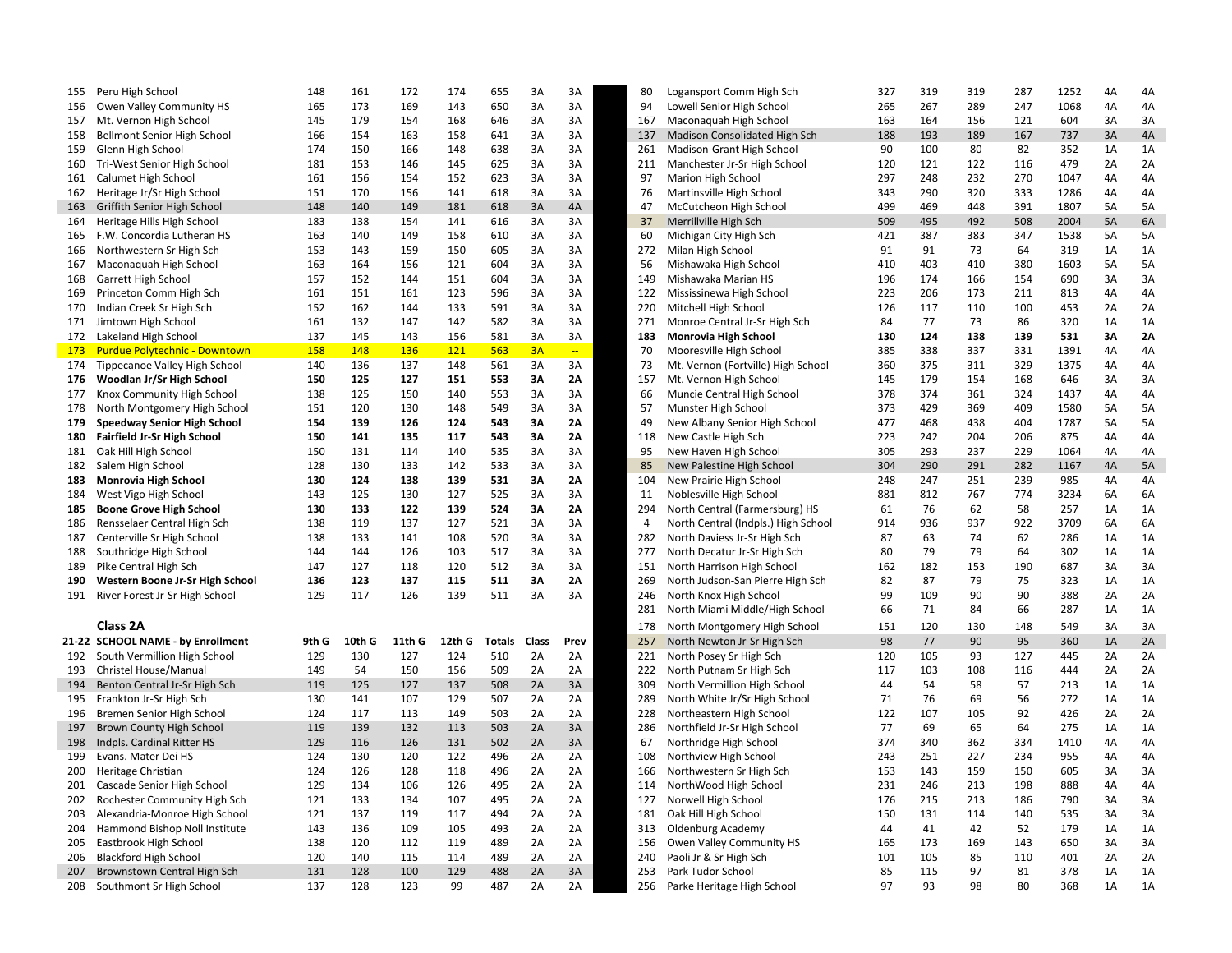| 209 | Whiting High School                     | 120   | 115    | 123    | 124    | 482    | 2A           | 2A   | 68             | Pendleton Heights High School        | 371 | 360 | 329 | 349 | 1409 | 4A | 4A                        |
|-----|-----------------------------------------|-------|--------|--------|--------|--------|--------------|------|----------------|--------------------------------------|-----|-----|-----|-----|------|----|---------------------------|
| 210 | F.W. Bishop Luers HS                    | 132   | 126    | 119    | 104    | 481    | 2A           | 2A   | 8              | Penn High School                     | 859 | 848 | 852 | 786 | 3345 | 6A | 6A                        |
|     | 211 Manchester Jr-Sr High School        | 120   | 121    | 122    | 116    | 479    | 2A           | 2A   | 242            | Perry Central Jr-Sr High Sch         | 117 | 97  | 95  | 85  | 394  | 2A | <b>1A</b>                 |
|     | 212 Lapel Sr High School                | 107   | 124    | 116    | 130    | 477    | 2A           | 2A   | 22             | Perry Meridian High School           | 624 | 577 | 588 | 596 | 2385 | 6A | 6A                        |
|     | 213 Greencastle Senior High Sch         | 128   | 134    | 105    | 108    | 475    | 2A           | 3A   | 155            | Peru High School                     | 148 | 161 | 172 | 174 | 655  | 3A | 3A                        |
| 214 | Sullivan High School                    | 123   | 136    | 106    | 107    | 472    | 2A           | 3A   | 189            | Pike Central High Sch                | 147 | 127 | 118 | 120 | 512  | 3A | 3A                        |
| 215 | Wabash High School                      | 126   | 125    | 119    | 101    | 471    | 2A           | 2A   | $\overline{7}$ | Pike High School                     | 862 | 894 | 849 | 782 | 3387 | 6A | 6A                        |
| 216 | <b>Bluffton High School</b>             | 110   | 129    | 117    | 115    | 471    | 2A           | 2A   | 274            | Pioneer Jr-Sr High School            | 88  | 70  | 76  | 79  | 313  | 1A | 2A                        |
| 217 | <b>Triton Central High School</b>       | 129   | 106    | 111    | 116    | 462    | 2A           | 2A   | 45             | Plainfield High School               | 477 | 424 | 470 | 452 | 1823 | 5A | 5A                        |
| 218 | Eastern (Greentown) Jr & Sr HS          | 135   | 108    | 106    | 107    | 456    | 2A           | 2A   | 92             | Plymouth High School                 | 270 | 302 | 246 | 262 | 1080 | 4A | 4A                        |
| 219 | Tipton High School                      | 114   | 120    | 114    | 106    | 454    | 2A           | 2A   | 23             | Portage High School                  | 564 | 572 | 582 | 560 | 2278 | 6A | 6A                        |
| 220 | Mitchell High School                    | 126   | 117    | 110    | 100    | 453    | 2A           | 2A   | 226            | Prairie Heights Sr High Sch          | 113 | 113 | 105 | 101 | 432  | 2A | 2A                        |
|     | 221 North Posey Sr High Sch             | 120   | 105    | 93     | 127    | 445    | 2A           | 2A   | 169            | Princeton Comm High Sch              | 161 | 151 | 161 | 123 | 596  | 3A | 3A                        |
|     |                                         |       |        |        |        |        |              |      |                |                                      |     |     |     |     |      |    |                           |
|     | 222 North Putnam Sr High Sch            | 117   | 103    | 108    | 116    | 444    | 2A           | 2A   | 268            | Providence HS                        | 87  | 79  | 76  | 85  | 327  | 1A | 2A                        |
| 223 | Tell City Jr-Sr High School             | 115   | 100    | 107    | 122    | 444    | 2A           | 2A   | 173            | <b>Purdue Polytechnic - Downtown</b> | 158 | 148 | 136 | 121 | 563  | 3A | $\mathbb{Z} \mathbb{Z}^n$ |
|     | 224 Indpls. Scecina Memorial School     | 126   | 114    | 102    | 97     | 439    | 2A           | 2A   | 186            | Rensselaer Central High Sch          | 138 | 119 | 137 | 127 | 521  | 3A | 3A                        |
| 225 | Wheeler High School                     | 95    | 107    | 113    | 122    | 437    | 2A           | 2A   | 75             | Richmond High School                 | 356 | 367 | 291 | 313 | 1327 | 4A | 4A                        |
| 226 | Prairie Heights Sr High Sch             | 113   | 113    | 105    | 101    | 432    | 2A           | 2A   | 191            | River Forest Jr-Sr High School       | 129 | 117 | 126 | 139 | 511  | 3A | 3A                        |
| 227 | Switzerland Co Senior High Sch          | 127   | 101    | 100    | 100    | 428    | 2A           | 2A   |                | 276 Riverton Parke Jr-Sr High School | 91  | 76  | 61  | 83  | 311  | 1A | 1A                        |
| 228 | Northeastern High School                | 122   | 107    | 105    | 92     | 426    | 2A           | 2A   | 202            | Rochester Community High Sch         | 121 | 133 | 134 | 107 | 495  | 2A | 2A                        |
| 229 | Eastern (Pekin) High Sch                | 128   | 100    | 97     | 94     | 419    | 2A           | 2A   | 314            | Rock Creek Community Academy         | 47  | 52  | 43  | 34  | 176  | 1A | 1A                        |
| 230 | Delphi Community High School            | 102   | 106    | 107    | 103    | 418    | 2A           | 2A   | 91             | Roncalli High School                 | 278 | 252 | 261 | 290 | 1081 | 4A | 4A                        |
| 231 | Whitko High School                      | 115   | 96     | 81     | 125    | 417    | 2A           | 2A   | 153            | Rushville Consolidated High Sch      | 189 | 160 | 168 | 143 | 660  | 3A | 3A                        |
| 232 | Central Noble High School               | 104   | 112    | 92     | 109    | 417    | 2A           | 2A   | 39             | S.B. Adams High School               | 509 | 517 | 466 | 425 | 1917 | 5A | 5A                        |
|     | 233 Crawford County Jr-Sr HS            | 106   | 112    | 100    | 97     | 415    | 2A           | 2A   | 129            | S.B. Clay High School                | 216 | 174 | 194 | 194 | 778  | 3A | 4A                        |
| 234 | Shenandoah High School                  | 106   | 98     | 108    | 103    | 415    | 2A           | 2A   | 100            | S.B. Riley High School               | 277 | 312 | 225 | 216 | 1030 | 4A | 4A                        |
| 235 | Lewis Cass Jr-Sr High School            | 104   | 96     | 124    | 89     | 413    | 2A           | 2A   | 123            | S.B. Saint Joseph's HS               | 205 | 195 | 205 | 201 | 806  | 4A | 4A                        |
|     | 236 Elwood Community High School        | 95    | 94     | 114    | 107    | 410    | 2A           | 2A   | 125            | S.B. Washington High School          | 240 | 232 | 190 | 139 | 801  | 4A | 3A                        |
| 237 | Andrean High School                     | 119   | 105    | 104    | 80     | 408    | 2A           | 2A   | 182            | Salem High School                    | 128 | 130 | 133 | 142 | 533  | 3A | 3A                        |
| 238 | Winchester Community High Sch           | 118   | 90     | 107    | 90     | 405    | 2A           | 2A   | 140            | Scottsburg Senior High School        | 200 | 195 | 165 | 163 | 723  | 3A | 3A                        |
| 239 | <b>Churubusco Jr-Sr High School</b>     | 97    | 108    | 99     | 100    | 404    | 2A           | 1A   | 249            | Seeger Memorial Jr-Sr HS             | 101 | 94  | 101 | 91  | 387  | 2A | 2A                        |
| 240 | Paoli Jr & Sr High Sch                  | 101   | 105    | 85     | 110    | 401    | 2A           | 2A   | 55             | Seymour Senior High School           | 487 | 388 | 372 | 358 | 1605 | 5A | <b>5A</b>                 |
| 241 | Clarksville Senior High Sch             | 98    | 100    | 93     | 104    | 395    | 2A           | 2A   | 87             | Shelbyville Sr High Sch              | 315 | 289 | 285 | 244 | 1133 | 4A | 4A                        |
|     | 242 Perry Central Jr-Sr High Sch        | 117   | 97     | 95     | 85     | 394    | 2A           | 1A   | 234            | Shenandoah High School               | 106 | 98  | 108 | 103 | 415  | 2A | 2A                        |
| 243 | Union County High School                | 88    | 125    | 95     | 85     | 393    | 2A           | 2A   | 266            | Sheridan High School                 | 79  | 80  | 82  | 88  | 329  | 1A | 1A                        |
| 244 | LaVille Jr-Sr High School               | 108   | 94     | 98     | 91     | 391    | 2A           | 2A   | 111            | Silver Creek High School             | 247 | 246 | 218 | 202 | 913  | 4A | 4A                        |
|     | Eastside Junior-Senior High Sch         | 106   | 92     | 102    | 89     | 389    | 2A           | 2A   | 264            | South Adams High School              | 78  | 92  | 79  | 88  | 337  | 1A | 1A                        |
| 245 | North Knox High School                  | 99    | 109    | 90     | 90     | 388    | 2A           | 2A   | 273            | South Central (Union Mills) Jr-Sr HS | 80  | 82  | 68  | 84  | 314  | 1A | 1A                        |
| 246 |                                         |       |        |        |        |        |              |      |                |                                      |     |     |     |     |      |    |                           |
| 247 | <b>Lake Station Edison Jr-Sr HS</b>     | 97    | 104    | 86     | 101    | 388    | 2Α           | 1A   | 150            | South Dearborn High School           | 194 | 162 | 154 | 179 | 689  | 3A | 4A                        |
| 248 | <b>Winamac Community High School</b>    | 103   | 103    | 83     | 98     | 387    | 2A           | 1A   | 292            | South Decatur Jr-Sr High Sch         | 58  | 67  | 64  | 71  | 260  | 1A | 1A                        |
| 249 | Seeger Memorial Jr-Sr HS                | 101   | 94     | 101    | 91     | 387    | 2A           | 2A   | 305            | South Newton Senior High Sch         | 45  | 58  | 68  | 54  | 225  | 1A | 1A                        |
| 250 | Linton-Stockton High School             | 83    | 119    | 97     | 87     | 386    | 2A           | 2A   | 258            | South Putnam High School             | 99  | 81  | 102 | 77  | 359  | 1A | 1A                        |
| 251 | Forest Park Jr-Sr High Sch              | 107   | 73     | 98     | 107    | 385    | 2A           | 2A   |                | 254 South Spencer High School        | 94  | 93  | 90  | 98  | 375  | 1A | 2A                        |
| 252 | Eastern Hancock High Sch                | 83    | 100    | 97     | 99     | 379    | 2A           | 2A   | 192            | South Vermillion High School         | 129 | 130 | 127 | 124 | 510  | 2A | 2A                        |
|     | 278 Lafayette Central Catholic Jr-Sr HS | 79    | 77     | 75     | 65     | 296    | 2A           | 2A   | 297            | Southern Wells Jr-Sr High Sch        | 61  | 61  | 57  | 73  | 252  | 1A | 1A                        |
|     |                                         |       |        |        |        |        |              |      | 208            | Southmont Sr High School             | 137 | 128 | 123 | 99  | 487  | 2A | 2A                        |
|     | Class 1A                                |       |        |        |        |        |              |      | 21             | Southport High School                | 650 | 606 | 582 | 553 | 2391 | 6A | 6A                        |
|     | 21-22 SCHOOL NAME - by Enrollment       | 9th G | 10th G | 11th G | 12th G | Totals | <b>Class</b> | Prev | 188            | Southridge High School               | 144 | 144 | 126 | 103 | 517  | 3A | 3A                        |
|     | 253 Park Tudor School                   | 85    | 115    | 97     | 81     | 378    | 1A           | 1A   | 300            | Southwood Jr-Sr High School          | 63  | 70  | 57  | 50  | 240  | 1A | 1A                        |
|     | 254 South Spencer High School           | 94    | 93     | 90     | 98     | 375    | 1A           | 2A   | 179            | Speedway Senior High School          | 154 | 139 | 126 | 124 | 543  | 3A | 2A                        |
|     | 255 Adams Central High School           | 104   | 100    | 84     | 80     | 368    | 1A           | 1A   | 291            | Springs Valley Comm High Sch         | 78  | 62  | 73  | 51  | 264  | 1A | 1A                        |
|     | 256 Parke Heritage High School          | 97    | 93     | 98     | 80     | 368    | 1A           | 1A   | 214            | Sullivan High School                 | 123 | 136 | 106 | 107 | 472  | 2A | 3A                        |
| 257 | North Newton Jr-Sr High Sch             | 98    | 77     | 90     | 95     | 360    | 1A           | 2A   | 227            | Switzerland Co Senior High Sch       | 127 | 101 | 100 | 100 | 428  | 2A | 2A                        |
| 258 | South Putnam High School                | 99    | 81     | 102    | 77     | 359    | 1A           | 1A   | 259            | Taylor High School                   | 104 | 87  | 86  | 76  | 353  | 1A | 1A                        |
| 259 | Taylor High School                      | 104   | 87     | 86     | 76     | 353    | 1A           | 1A   | 285            | Tecumseh Jr-Sr High Sch              | 68  | 79  | 74  | 62  | 283  | 1A | 1A                        |
|     | 260 Clinton Prairie Jr-Sr HS            | 86    | 94     | 85     | 88     | 353    | 1A           | 1A   | 223            | Tell City Jr-Sr High School          | 115 | 100 | 107 | 122 | 444  | 2A | 2A                        |
|     |                                         |       |        |        |        |        |              |      |                |                                      |     |     |     |     |      |    |                           |

| Whiting High School                  | 120   | 115    | 123    | 124                 | 482 | 2A | 2A        | 68             | Pendleton Heights High School        | 371 | 360 | 329 | 349 | 1409 | 4A | 4A        |
|--------------------------------------|-------|--------|--------|---------------------|-----|----|-----------|----------------|--------------------------------------|-----|-----|-----|-----|------|----|-----------|
| F.W. Bishop Luers HS                 | 132   | 126    | 119    | 104                 | 481 | 2A | 2A        | 8              | Penn High School                     | 859 | 848 | 852 | 786 | 3345 | 6A | 6A        |
| Manchester Jr-Sr High School         | 120   | 121    | 122    | 116                 | 479 | 2A | 2A        | 242            | Perry Central Jr-Sr High Sch         | 117 | 97  | 95  | 85  | 394  | 2A | 1A        |
| Lapel Sr High School                 | 107   | 124    | 116    | 130                 | 477 | 2A | 2A        | 22             | Perry Meridian High School           | 624 | 577 | 588 | 596 | 2385 | 6A | 6A        |
| Greencastle Senior High Sch          | 128   | 134    | 105    | 108                 | 475 | 2A | 3A        | 155            | Peru High School                     | 148 | 161 | 172 | 174 | 655  | 3A | 3A        |
| Sullivan High School                 | 123   | 136    | 106    | 107                 | 472 | 2A | 3A        | 189            | Pike Central High Sch                | 147 | 127 | 118 | 120 | 512  | 3A | 3A        |
| Wabash High School                   | 126   | 125    | 119    | 101                 | 471 | 2A | 2A        | $\overline{7}$ | Pike High School                     | 862 | 894 | 849 | 782 | 3387 | 6A | 6A        |
| Bluffton High School                 | 110   | 129    | 117    | 115                 | 471 | 2A | 2A        | 274            | Pioneer Jr-Sr High School            | 88  | 70  | 76  | 79  | 313  | 1A | 2A        |
| <b>Triton Central High School</b>    | 129   | 106    | 111    | 116                 | 462 | 2A | 2A        | 45             | Plainfield High School               | 477 | 424 | 470 | 452 | 1823 | 5A | 5A        |
| Eastern (Greentown) Jr & Sr HS       | 135   | 108    | 106    | 107                 | 456 | 2A | 2A        | 92             | Plymouth High School                 | 270 | 302 | 246 | 262 | 1080 | 4A | 4A        |
| Tipton High School                   | 114   | 120    | 114    | 106                 | 454 | 2A | 2A        | 23             | Portage High School                  | 564 | 572 | 582 | 560 | 2278 | 6A | 6A        |
| Mitchell High School                 | 126   | 117    | 110    | 100                 | 453 | 2A | 2A        | 226            | Prairie Heights Sr High Sch          | 113 | 113 | 105 | 101 | 432  | 2A | 2A        |
| North Posey Sr High Sch              | 120   | 105    | 93     | 127                 | 445 | 2A | 2A        | 169            | Princeton Comm High Sch              | 161 | 151 | 161 | 123 | 596  | 3A | 3A        |
| North Putnam Sr High Sch             | 117   | 103    | 108    | 116                 | 444 | 2A | 2A        | 268            | Providence HS                        | 87  | 79  | 76  | 85  | 327  | 1A | 2A        |
| Tell City Jr-Sr High School          | 115   | 100    | 107    | 122                 | 444 | 2A | 2A        | 173            | <b>Purdue Polytechnic - Downtown</b> | 158 | 148 | 136 | 121 | 563  | 3A | $\sim$    |
| Indpls. Scecina Memorial School      | 126   | 114    | 102    | 97                  | 439 | 2A | 2A        | 186            | Rensselaer Central High Sch          | 138 | 119 | 137 | 127 | 521  | 3A | 3A        |
| Wheeler High School                  | 95    | 107    | 113    | 122                 | 437 | 2A | 2A        | 75             | Richmond High School                 | 356 | 367 | 291 | 313 | 1327 | 4A | 4A        |
| Prairie Heights Sr High Sch          | 113   | 113    | 105    | 101                 | 432 | 2A | 2A        | 191            | River Forest Jr-Sr High School       | 129 | 117 | 126 | 139 | 511  | 3A | 3A        |
| Switzerland Co Senior High Sch       | 127   | 101    | 100    | 100                 | 428 | 2A | 2A        | 276            | Riverton Parke Jr-Sr High School     | 91  | 76  | 61  | 83  | 311  | 1A | 1A        |
| Northeastern High School             | 122   | 107    | 105    | 92                  | 426 | 2A | 2A        | 202            | Rochester Community High Sch         | 121 | 133 | 134 | 107 | 495  | 2A | 2A        |
| Eastern (Pekin) High Sch             | 128   | 100    | 97     | 94                  | 419 | 2A | 2A        | 314            | Rock Creek Community Academy         | 47  | 52  | 43  | 34  | 176  | 1A | 1A        |
| Delphi Community High School         | 102   | 106    | 107    | 103                 | 418 | 2A | 2A        | 91             | Roncalli High School                 | 278 | 252 | 261 | 290 | 1081 | 4A | 4A        |
| Whitko High School                   | 115   | 96     | 81     | 125                 | 417 | 2A | 2A        | 153            | Rushville Consolidated High Sch      | 189 | 160 | 168 | 143 | 660  | 3A | 3A        |
| Central Noble High School            | 104   | 112    | 92     | 109                 | 417 | 2A | 2A        | 39             | S.B. Adams High School               | 509 | 517 | 466 | 425 | 1917 | 5A | 5A        |
| Crawford County Jr-Sr HS             | 106   | 112    | 100    | 97                  | 415 | 2A | 2A        | 129            | S.B. Clay High School                | 216 | 174 | 194 | 194 | 778  | 3A | 4A        |
| Shenandoah High School               | 106   | 98     | 108    | 103                 | 415 | 2A | 2A        | 100            | S.B. Riley High School               | 277 | 312 | 225 | 216 | 1030 | 4A | 4A        |
| Lewis Cass Jr-Sr High School         | 104   | 96     | 124    | 89                  | 413 | 2A | 2A        |                | 123 S.B. Saint Joseph's HS           | 205 | 195 | 205 | 201 | 806  | 4A | 4A        |
| Elwood Community High School         | 95    | 94     | 114    | 107                 | 410 | 2A | 2A        | 125            | S.B. Washington High School          | 240 | 232 | 190 | 139 | 801  | 4A | 3A        |
| Andrean High School                  | 119   | 105    | 104    | 80                  | 408 | 2A | 2A        | 182            | Salem High School                    | 128 | 130 | 133 | 142 | 533  | 3A | 3A        |
| Winchester Community High Sch        | 118   | 90     | 107    | 90                  | 405 | 2A | 2A        | 140            | Scottsburg Senior High School        | 200 | 195 | 165 | 163 | 723  | 3A | 3A        |
| Churubusco Jr-Sr High School         | 97    | 108    | 99     | 100                 | 404 | 2A | 1A        | 249            | Seeger Memorial Jr-Sr HS             | 101 | 94  | 101 | 91  | 387  | 2A | 2A        |
| Paoli Jr & Sr High Sch               | 101   | 105    | 85     | 110                 | 401 | 2A | 2A        | 55             | Seymour Senior High School           | 487 | 388 | 372 | 358 | 1605 | 5A | 5A        |
| Clarksville Senior High Sch          | 98    | 100    | 93     | 104                 | 395 | 2A | 2A        | 87             | Shelbyville Sr High Sch              | 315 | 289 | 285 | 244 | 1133 | 4A | 4A        |
| Perry Central Jr-Sr High Sch         | 117   | 97     | 95     | 85                  | 394 | 2A | <b>1A</b> | 234            | Shenandoah High School               | 106 | 98  | 108 | 103 | 415  | 2A | 2A        |
| Union County High School             | 88    | 125    | 95     | 85                  | 393 | 2A | 2A        | 266            | Sheridan High School                 | 79  | 80  | 82  | 88  | 329  | 1A | 1A        |
| LaVille Jr-Sr High School            | 108   | 94     | 98     | 91                  | 391 | 2A | 2A        | 111            | Silver Creek High School             | 247 | 246 | 218 | 202 | 913  | 4A | 4A        |
| Eastside Junior-Senior High Sch      | 106   | 92     | 102    | 89                  | 389 | 2A | 2A        | 264            | South Adams High School              | 78  | 92  | 79  | 88  | 337  | 1A | 1A        |
| North Knox High School               | 99    | 109    | 90     | 90                  | 388 | 2A | 2A        | 273            | South Central (Union Mills) Jr-Sr HS | 80  | 82  | 68  | 84  | 314  | 1A | 1A        |
| <b>Lake Station Edison Jr-Sr HS</b>  | 97    | 104    | 86     | 101                 | 388 | 2A | <b>1A</b> | 150            | South Dearborn High School           | 194 | 162 | 154 | 179 | 689  | 3A | 4A        |
| <b>Winamac Community High School</b> | 103   | 103    | 83     | 98                  | 387 | 2A | 1A        | 292            | South Decatur Jr-Sr High Sch         | 58  | 67  | 64  | 71  | 260  | 1A | 1A        |
| Seeger Memorial Jr-Sr HS             | 101   | 94     | 101    | 91                  | 387 | 2A | 2A        | 305            | South Newton Senior High Sch         | 45  | 58  | 68  | 54  | 225  | 1A | 1A        |
| Linton-Stockton High School          | 83    | 119    | 97     | 87                  | 386 | 2A | 2A        | 258            | South Putnam High School             | 99  | 81  | 102 | 77  | 359  | 1A | 1A        |
| Forest Park Jr-Sr High Sch           | 107   | 73     | 98     | 107                 | 385 | 2A | 2A        | 254            | South Spencer High School            | 94  | 93  | 90  | 98  | 375  | 1A | 2A        |
| Eastern Hancock High Sch             | 83    | 100    | 97     | 99                  | 379 | 2A | 2A        | 192            | South Vermillion High School         | 129 | 130 | 127 | 124 | 510  | 2A | 2A        |
| Lafayette Central Catholic Jr-Sr HS  | 79    | 77     | 75     | 65                  | 296 | 2A | 2A        | 297            | Southern Wells Jr-Sr High Sch        | 61  | 61  | 57  | 73  | 252  | 1A | 1A        |
|                                      |       |        |        |                     |     |    |           | 208            | Southmont Sr High School             | 137 | 128 | 123 | 99  | 487  | 2A | 2A        |
| Class 1A                             |       |        |        |                     |     |    |           | 21             | Southport High School                | 650 | 606 | 582 | 553 | 2391 | 6A | 6A        |
| <b>SCHOOL NAME - by Enrollment</b>   | 9th G | 10th G | 11th G | 12th G Totals Class |     |    | Prev      | 188            | Southridge High School               | 144 | 144 | 126 | 103 | 517  | 3A | 3A        |
| Park Tudor School                    | 85    | 115    | 97     | 81                  | 378 | 1A | 1A        | 300            | Southwood Jr-Sr High School          | 63  | 70  | 57  | 50  | 240  | 1A | 1A        |
| South Spencer High School            | 94    | 93     | 90     | 98                  | 375 | 1A | 2A        | 179            | Speedway Senior High School          | 154 | 139 | 126 | 124 | 543  | 3A | <b>2A</b> |
| Adams Central High School            | 104   | 100    | 84     | 80                  | 368 | 1A | 1A        | 291            | Springs Valley Comm High Sch         | 78  | 62  | 73  | 51  | 264  | 1A | 1A        |
| Parke Heritage High School           | 97    | 93     | 98     | 80                  | 368 | 1A | 1A        | 214            | Sullivan High School                 | 123 | 136 | 106 | 107 | 472  | 2A | 3A        |
| North Newton Jr-Sr High Sch          | 98    | 77     | 90     | 95                  | 360 | 1A | 2A        | 227            | Switzerland Co Senior High Sch       | 127 | 101 | 100 | 100 | 428  | 2A | 2A        |
| South Putnam High School             | 99    | 81     | 102    | 77                  | 359 | 1A | 1A        | 259            | <b>Taylor High School</b>            | 104 | 87  | 86  | 76  | 353  | 1A | 1A        |
| Taylor High School                   | 104   | 87     | 86     | 76                  | 353 | 1A | 1A        | 285            | Tecumseh Jr-Sr High Sch              | 68  | 79  | 74  | 62  | 283  | 1A | 1A        |
| Clinton Prairie Jr-Sr HS             | 86    | 94     | 85     | 88                  | 353 | 1A | 1A        | 223            | Tell City Jr-Sr High School          | 115 | 100 | 107 | 122 | 444  | 2A | 2A        |
|                                      |       |        |        |                     |     |    |           |                |                                      |     |     |     |     |      |    |           |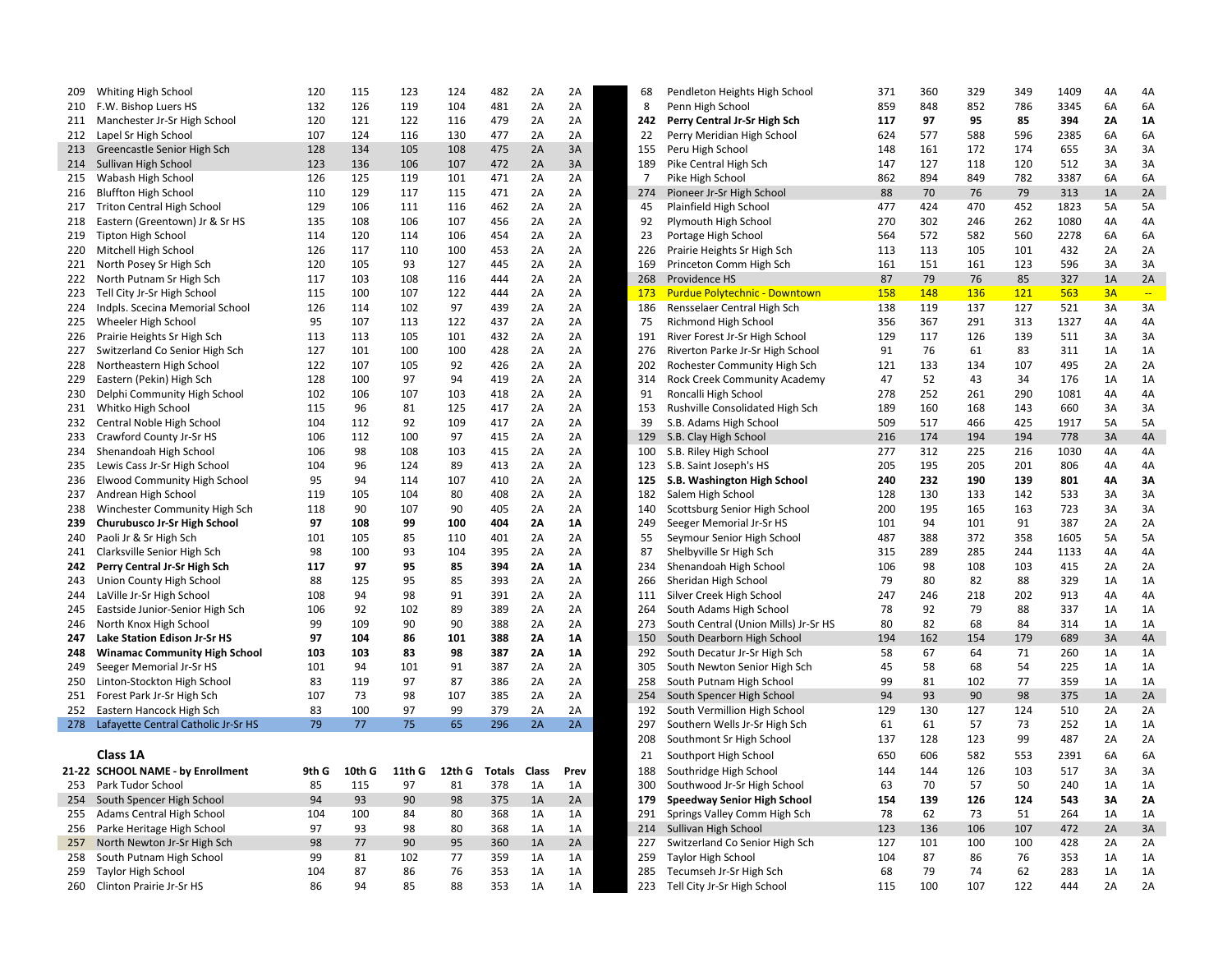| 261        | Madison-Grant High School            | 90 | 100 | 80  | 82 | 352 | 1A | 1A | 58  | Terre Haute North Vigo High Sch                     | 414  | 409 | 403 | 349 | 1575 | 5A | 5A        |
|------------|--------------------------------------|----|-----|-----|----|-----|----|----|-----|-----------------------------------------------------|------|-----|-----|-----|------|----|-----------|
| 262        | Covenant Christian (Indpls.) HS      | 90 | 77  | 102 | 83 | 352 | 1A | 1A | 54  | Terre Haute South Vigo High Sch                     | 476  | 429 | 397 | 349 | 1651 | 5A | 5A        |
| 263        | Carroll (Flora) Jr-Sr High Sch       | 95 | 90  | 91  | 61 | 337 | 1A | 1A | 307 | <b>Tindley Accelerated Sch</b>                      | 70   | 53  | 52  | 44  | 219  | 1A | 1A        |
| 264        | South Adams High School              | 78 | 92  | 79  | 88 | 337 | 1A | 1A | 174 | Tippecanoe Valley High School                       | 140  | 136 | 137 | 148 | 561  | 3A | 3A        |
| 265        | Hagerstown Jr-Sr High School         | 96 | 88  | 70  | 78 | 332 | 1A | 1A | 219 | Tipton High School                                  | 114  | 120 | 114 | 106 | 454  | 2A | 2A        |
| 266        | Sheridan High School                 | 79 | 80  | 82  | 88 | 329 | 1A | 1A | 316 | Traders Point Christian Academy                     | 31   | 25  | 34  | 34  | 124  | 1A | 1A        |
| 267        | Knightstown High School              | 74 | 84  | 100 | 70 | 328 | 1A | 1A | 303 | Tri Central Middle-High School                      | 63   | 61  | 53  | 56  | 233  | 1A | 1A        |
| 268        | Providence HS                        | 87 | 79  | 76  | 85 | 327 | 1A | 2A | 301 | Tri Junior-Senior High School                       | 64   | 57  | 58  | 55  | 234  | 1A | 1A        |
| 269        | North Judson-San Pierre High Sch     | 82 | 87  | 79  | 75 | 323 | 1A | 1A | 308 | Tri-County Middle-Senior High                       | 61   | 63  | 47  | 47  | 218  | 1A | 1A        |
| 270        | Eastern Greene High School           | 96 | 83  | 72  | 70 | 321 | 1A | 1A | 217 | Triton Central High School                          | 129  | 106 | 111 | 116 | 462  | 2A | 2A        |
| 271        | Monroe Central Jr-Sr High Sch        | 84 | 77  | 73  | 86 | 320 | 1A | 1A | 293 | Triton Jr-Sr High Sch                               | 74   | 65  | 60  | 59  | 258  | 1A | 1A        |
| 272        | Milan High School                    | 91 | 91  | 73  | 64 | 319 | 1A | 1A | 160 | Tri-West Senior High School                         | 181  | 153 | 146 | 145 | 625  | 3A | 3A        |
| 273        | South Central (Union Mills) Jr-Sr HS | 80 | 82  | 68  | 84 | 314 | 1A | 1A | 154 | Twin Lakes Senior High School                       | 165  | 177 | 161 | 152 | 655  | 3A | 3A        |
| 274        | Pioneer Jr-Sr High School            | 88 | 70  | 76  | 79 | 313 | 1A | 2A | 298 | Union City Community High Sch                       | 84   | 50  | 56  | 56  | 246  | 1A | 1A        |
| 275        | Cloverdale High School               | 77 | 77  | 78  | 81 | 313 | 1A | 1A | 243 | Union County High School                            | 88   | 125 | 95  | 85  | 393  | 2A | 2A        |
| 276        | Riverton Parke Jr-Sr High School     | 91 | 76  | 61  | 83 | 311 | 1A | 1A | 33  | Valparaiso High School                              | 539  | 573 | 475 | 486 | 2073 | 5A | 5A        |
| 277        | North Decatur Jr-Sr High Sch         | 80 | 79  | 79  | 64 | 302 | 1A | 1A | 141 | Vincennes Lincoln High School                       | 222  | 183 | 156 | 161 | 722  | 3A | 3A        |
| 279        | Covington Community High Sch         | 75 | 66  | 74  | 79 | 294 | 1A | 1A | 215 | Wabash High School                                  | 126  | 125 | 119 | 101 | 471  | 2A | 2A        |
| 280        | Fremont High School                  | 74 | 66  | 74  | 77 | 291 | 1A | 1A | 3   | Warren Central High School                          | 1005 | 970 | 949 | 944 | 3868 | 6A | 6A        |
| 281        | North Miami Middle/High School       | 66 | 71  | 84  | 66 | 287 | 1A | 1A | 30  | <b>Warsaw Community HS</b>                          | 557  | 551 | 499 | 489 | 2096 | 6A | 6A        |
| 282        | North Daviess Jr-Sr High Sch         | 87 | 63  | 74  | 62 | 286 | 1A | 1A | 135 | Washington High School                              | 214  | 189 | 181 | 162 | 746  | 3A | 3A        |
| 283        | Wes-Del Middle/Senior High Sch       | 70 | 68  | 67  | 81 | 286 | 1A | 1A | 109 | Wawasee High School                                 | 238  | 259 | 215 | 236 | 948  | 4A | 4A        |
| 284        | Bowman Leadership Academy            | 76 | 72  | 74  | 63 | 285 | 1A | 2A | 283 | Wes-Del Middle/Senior High Sch                      | 70   | 68  | 67  | 81  | 286  | 1A | 1A        |
| 285        | Tecumseh Jr-Sr High Sch              | 68 | 79  | 74  | 62 | 283 | 1A | 1A | 310 | West Central Senior High School                     | 46   | 48  | 48  | 55  | 197  | 1A | 1A        |
| 286        | Northfield Jr-Sr High School         | 77 | 69  | 65  | 64 | 275 | 1A | 1A | 134 | West Lafayette Jr/Sr High Sch                       | 184  | 199 | 175 | 196 | 754  | 3A | 3A        |
| 287        | Fountain Central High School         | 76 | 74  | 55  | 70 | 275 | 1A | 1A | 147 | West Noble High School                              | 191  | 169 | 168 | 175 | 703  | 3A | 3A        |
| 288        | Cambridge City Lincoln Sr High Sch   | 75 | 64  | 62  | 74 | 275 | 1A | 1A | 184 | West Vigo High School                               | 143  | 125 | 130 | 127 | 525  | 3A | 3A        |
| 289        | North White Jr/Sr High School        | 71 | 76  | 69  | 56 | 272 | 1A | 1A | 290 | West Washington Jr-Sr HS                            | 75   | 74  | 66  | 53  | 268  | 1A | 1A        |
| 290        | West Washington Jr-Sr HS             | 75 | 74  | 66  | 53 | 268 | 1A | 1A | 190 | Western Boone Jr-Sr High School                     | 136  | 123 | 137 | 115 | 511  | 3A | 2A        |
| 291        | Springs Valley Comm High Sch         | 78 | 62  | 73  | 51 | 264 | 1A | 1A | 120 | Western High School                                 | 237  | 208 | 194 | 201 | 840  | 4A | 4A        |
| 292        | South Decatur Jr-Sr High Sch         | 58 | 67  | 64  | 71 | 260 | 1A | 1A | 18  | Westfield High School                               | 675  | 644 | 629 | 679 | 2627 | 6A | 6A        |
| 293        | Triton Jr-Sr High Sch                | 74 | 65  | 60  | 59 | 258 | 1A | 1A | 225 | Wheeler High School                                 | 95   | 107 | 113 | 122 | 437  | 2A | 2A        |
|            |                                      | 61 | 76  | 62  | 58 | 257 | 1A | 1A | 35  |                                                     | 523  | 508 | 482 | 508 | 2021 | 5A | 5A        |
| 294        | North Central (Farmersburg) HS       | 64 | 62  | 70  | 59 | 255 | 1A | 1A | 209 | Whiteland Community High Sch<br>Whiting High School | 120  | 115 | 123 | 124 | 482  |    | 2A        |
| 295<br>296 | <b>Culver Community High Sch</b>     | 62 | 74  | 56  |    |     |    | 1A | 231 |                                                     |      | 96  |     |     | 417  | 2A | 2A        |
|            | Clinton Central Junior-Senior HS     |    |     |     | 60 | 252 | 1A |    |     | Whitko High School                                  | 115  |     | 81  | 125 |      | 2A |           |
| 297        | Southern Wells Jr-Sr High Sch        | 61 | 61  | 57  | 73 | 252 | 1A | 1A | 248 | <b>Winamac Community High School</b>                | 103  | 103 | 83  | 98  | 387  | 2A | <b>1A</b> |
| 298        | Union City Community High Sch        | 84 | 50  | 56  | 56 | 246 | 1A | 1A | 238 | Winchester Community High Sch                       | 118  | 90  | 107 | 90  | 405  | 2A | 2A        |
| 299        | Anderson Preparatory Academy         | 78 | 72  | 43  | 48 | 241 | 1A | 1A | 176 | Woodlan Jr/Sr High School                           | 150  | 125 | 127 | 151 | 553  | 3A | <b>2A</b> |
| 300        | Southwood Jr-Sr High School          | 63 | 70  | 57  | 50 | 240 | 1A | 1A | 130 | Yorktown High School                                | 217  | 185 | 180 | 184 | 766  | 3A | 3A        |
| 301        | Tri Junior-Senior High School        | 64 | 57  | 58  | 55 | 234 | 1A | 1A | 25  | <b>Zionsville Community High Sch</b>                | 574  | 551 | 552 | 565 | 2242 | 6A | <b>5A</b> |
| 302        | Caston Jr-Sr High Sch                | 56 | 59  | 64  | 55 | 234 | 1A | 1A |     |                                                     |      |     |     |     |      |    |           |
| 303        | Tri Central Middle-High School       | 63 | 61  | 53  | 56 | 233 | 1A | 1A |     |                                                     |      |     |     |     |      |    |           |
| 304        | Edinburgh Community High Sch         | 59 | 67  | 52  | 50 | 228 | 1A | 1A |     |                                                     |      |     |     |     |      |    |           |
| 305        | South Newton Senior High Sch         | 45 | 58  | 68  | 54 | 225 | 1A | 1A |     |                                                     |      |     |     |     |      |    |           |
| 306        | Indpls. Lutheran High School         | 54 | 57  | 56  | 57 | 224 | 1A | 1A |     |                                                     |      |     |     |     |      |    |           |
| 307        | <b>Tindley Accelerated Sch</b>       | 70 | 53  | 52  | 44 | 219 | 1A | 1A |     |                                                     |      |     |     |     |      |    |           |
| 308        | Tri-County Middle-Senior High        | 61 | 63  | 47  | 47 | 218 | 1A | 1A |     |                                                     |      |     |     |     |      |    |           |
| 309        | North Vermillion High School         | 44 | 54  | 58  | 57 | 213 | 1A | 1A |     |                                                     |      |     |     |     |      |    |           |
| 310        | West Central Senior High School      | 46 | 48  | 48  | 55 | 197 | 1A | 1A |     |                                                     |      |     |     |     |      |    |           |
| 311        | Frontier Jr-Sr High School           | 47 | 48  | 49  | 52 | 196 | 1A | 1A |     |                                                     |      |     |     |     |      |    |           |
| 312        | Dugger Union High School             | 45 | 56  | 48  | 44 | 193 | 1A | 1A |     |                                                     |      |     |     |     |      |    |           |
| 313        | <b>Oldenburg Academy</b>             | 44 | 41  | 42  | 52 | 179 | 1A | 1A |     |                                                     |      |     |     |     |      |    |           |
| 314        | Rock Creek Community Academy         | 47 | 52  | 43  | 34 | 176 | 1A | 1A |     |                                                     |      |     |     |     |      |    |           |
| 315        | Attica High School                   | 36 | 46  | 47  | 41 | 170 | 1A | 1A |     |                                                     |      |     |     |     |      |    |           |
| 316        | Traders Point Christian Academy      | 31 | 25  | 34  | 34 | 124 | 1A | 1A |     |                                                     |      |     |     |     |      |    |           |
| 317        | Indiana School For The Deaf          | 13 | 28  | 27  | 26 | 94  | 1A | 1A |     |                                                     |      |     |     |     |      |    |           |

| 58 | Terre Haute North Vigo High Sch      | 414  | 409 | 403 | 349 | 1575 | 5A | 5A        |
|----|--------------------------------------|------|-----|-----|-----|------|----|-----------|
| 54 | Terre Haute South Vigo High Sch      | 476  | 429 | 397 | 349 | 1651 | 5A | 5A        |
| 07 | <b>Tindley Accelerated Sch</b>       | 70   | 53  | 52  | 44  | 219  | 1A | 1A        |
| 74 | Tippecanoe Valley High School        | 140  | 136 | 137 | 148 | 561  | 3A | 3A        |
| 19 | <b>Tipton High School</b>            | 114  | 120 | 114 | 106 | 454  | 2A | 2A        |
| 16 | Traders Point Christian Academy      | 31   | 25  | 34  | 34  | 124  | 1A | 1A        |
| 03 | Tri Central Middle-High School       | 63   | 61  | 53  | 56  | 233  | 1A | 1A        |
| 01 | Tri Junior-Senior High School        | 64   | 57  | 58  | 55  | 234  | 1A | 1A        |
| 08 | Tri-County Middle-Senior High        | 61   | 63  | 47  | 47  | 218  | 1A | 1A        |
| 17 | <b>Triton Central High School</b>    | 129  | 106 | 111 | 116 | 462  | 2A | 2A        |
| 93 | Triton Jr-Sr High Sch                | 74   | 65  | 60  | 59  | 258  | 1A | 1A        |
| 60 | Tri-West Senior High School          | 181  | 153 | 146 | 145 | 625  | 3A | 3A        |
| 54 | Twin Lakes Senior High School        | 165  | 177 | 161 | 152 | 655  | 3A | 3A        |
| 98 | Union City Community High Sch        | 84   | 50  | 56  | 56  | 246  | 1A | 1A        |
| 43 | Union County High School             | 88   | 125 | 95  | 85  | 393  | 2A | 2A        |
| 33 | Valparaiso High School               | 539  | 573 | 475 | 486 | 2073 | 5A | 5A        |
| 41 | Vincennes Lincoln High School        | 222  | 183 | 156 | 161 | 722  | 3A | 3A        |
| 15 | Wabash High School                   | 126  | 125 | 119 | 101 | 471  | 2A | 2A        |
| 3  | Warren Central High School           | 1005 | 970 | 949 | 944 | 3868 | 6A | 6A        |
| 30 | <b>Warsaw Community HS</b>           | 557  | 551 | 499 | 489 | 2096 | 6A | 6A        |
| 35 | Washington High School               | 214  | 189 | 181 | 162 | 746  | 3A | 3A        |
| 09 | Wawasee High School                  | 238  | 259 | 215 | 236 | 948  | 4A | 4A        |
| 83 | Wes-Del Middle/Senior High Sch       | 70   | 68  | 67  | 81  | 286  | 1A | 1A        |
| 10 | West Central Senior High School      | 46   | 48  | 48  | 55  | 197  | 1A | 1A        |
| 34 | West Lafayette Jr/Sr High Sch        | 184  | 199 | 175 | 196 | 754  | 3A | 3A        |
| 47 | West Noble High School               | 191  | 169 | 168 | 175 | 703  | 3A | 3A        |
| 84 | West Vigo High School                | 143  | 125 | 130 | 127 | 525  | 3A | 3A        |
| 90 | West Washington Jr-Sr HS             | 75   | 74  | 66  | 53  | 268  | 1A | 1A        |
| 90 | Western Boone Jr-Sr High School      | 136  | 123 | 137 | 115 | 511  | 3A | 2A        |
| 20 | Western High School                  | 237  | 208 | 194 | 201 | 840  | 4A | 4A        |
| 18 | Westfield High School                | 675  | 644 | 629 | 679 | 2627 | 6A | 6A        |
| 25 | Wheeler High School                  | 95   | 107 | 113 | 122 | 437  | 2A | 2A        |
| 35 | Whiteland Community High Sch         | 523  | 508 | 482 | 508 | 2021 | 5A | 5A        |
| 09 | Whiting High School                  | 120  | 115 | 123 | 124 | 482  | 2A | 2A        |
| 31 | Whitko High School                   | 115  | 96  | 81  | 125 | 417  | 2A | 2A        |
| 48 | <b>Winamac Community High School</b> | 103  | 103 | 83  | 98  | 387  | 2A | <b>1A</b> |
| 38 | Winchester Community High Sch        | 118  | 90  | 107 | 90  | 405  | 2A | 2A        |
| 76 | Woodlan Jr/Sr High School            | 150  | 125 | 127 | 151 | 553  | 3A | 2A        |
| 30 | Yorktown High School                 | 217  | 185 | 180 | 184 | 766  | 3A | 3A        |
| 25 | <b>Zionsville Community High Sch</b> | 574  | 551 | 552 | 565 | 2242 | 6A | <b>5A</b> |
|    |                                      |      |     |     |     |      |    |           |